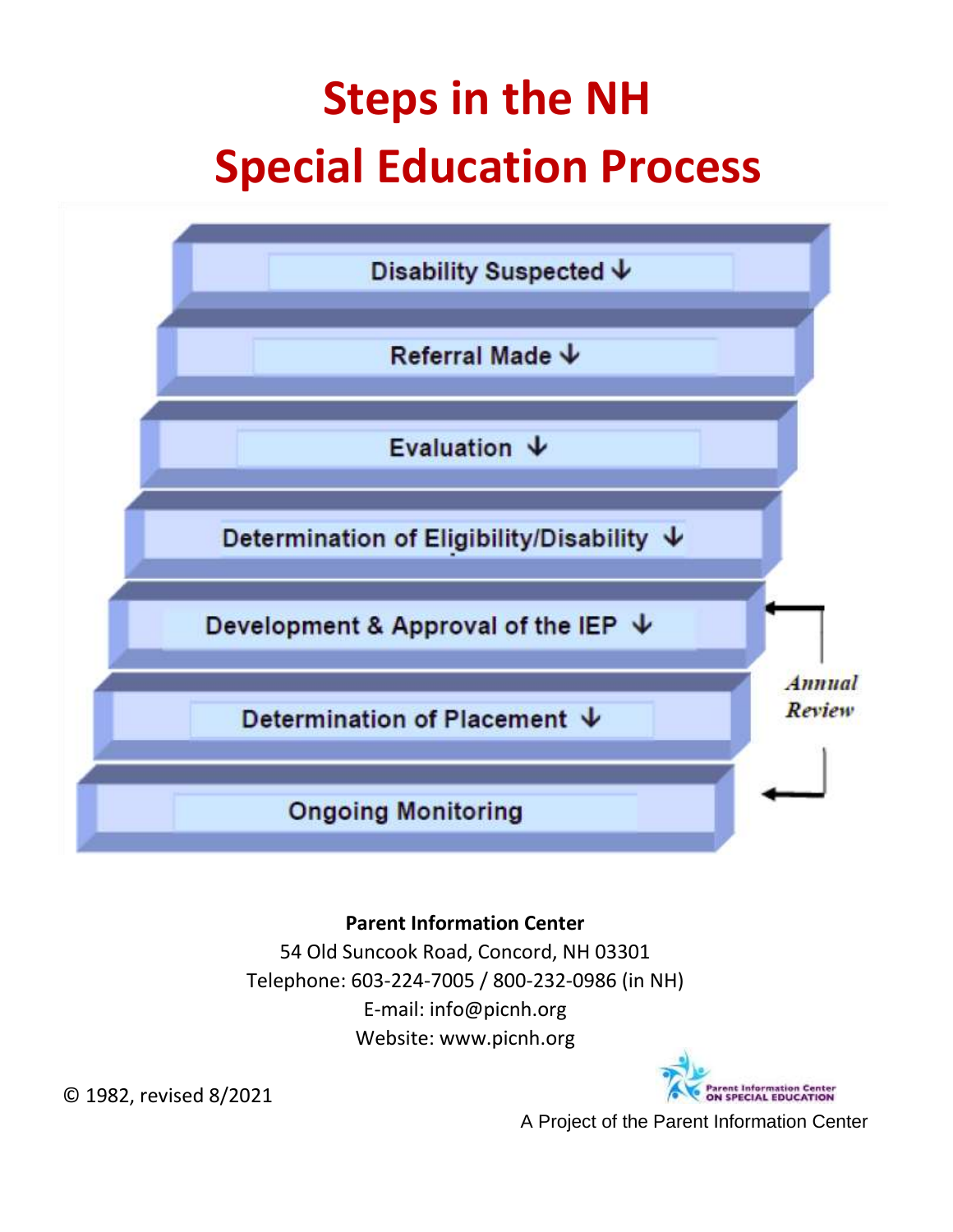| <b>Table of Contents</b>                                               | Page           |
|------------------------------------------------------------------------|----------------|
| Some Common Acronyms & Terms Used in the Special Education Process     | 1              |
|                                                                        | 1              |
|                                                                        | $\overline{2}$ |
| Overview of the Steps in the NH Special Education Process              | $2 - 4$        |
|                                                                        | $5-6$          |
| Members of the Individualized Education Program (IEP) Team             | $6 - 7$        |
|                                                                        | $\overline{7}$ |
|                                                                        | 7              |
|                                                                        | 7              |
|                                                                        | $7 - 8$        |
|                                                                        | 8              |
|                                                                        | 9              |
|                                                                        | $9 - 10$       |
|                                                                        | 10             |
|                                                                        | 10             |
|                                                                        | 11             |
|                                                                        | 11             |
|                                                                        | 11             |
|                                                                        | 11             |
| Development and Approval of the Individualized Education Program (IEP) | 12             |
|                                                                        | 12             |
|                                                                        | $12 - 13$      |
|                                                                        | 13-14          |
|                                                                        | 14             |
|                                                                        | 14             |
|                                                                        | $15 - 16$      |
|                                                                        | 16             |
|                                                                        | 16             |
| Children Who Transfer from One School District to Another              | 17             |
|                                                                        | 18-19          |
|                                                                        | 20             |
| Dispute Resolution: Options for Resolving Conflict                     | $20 - 21$      |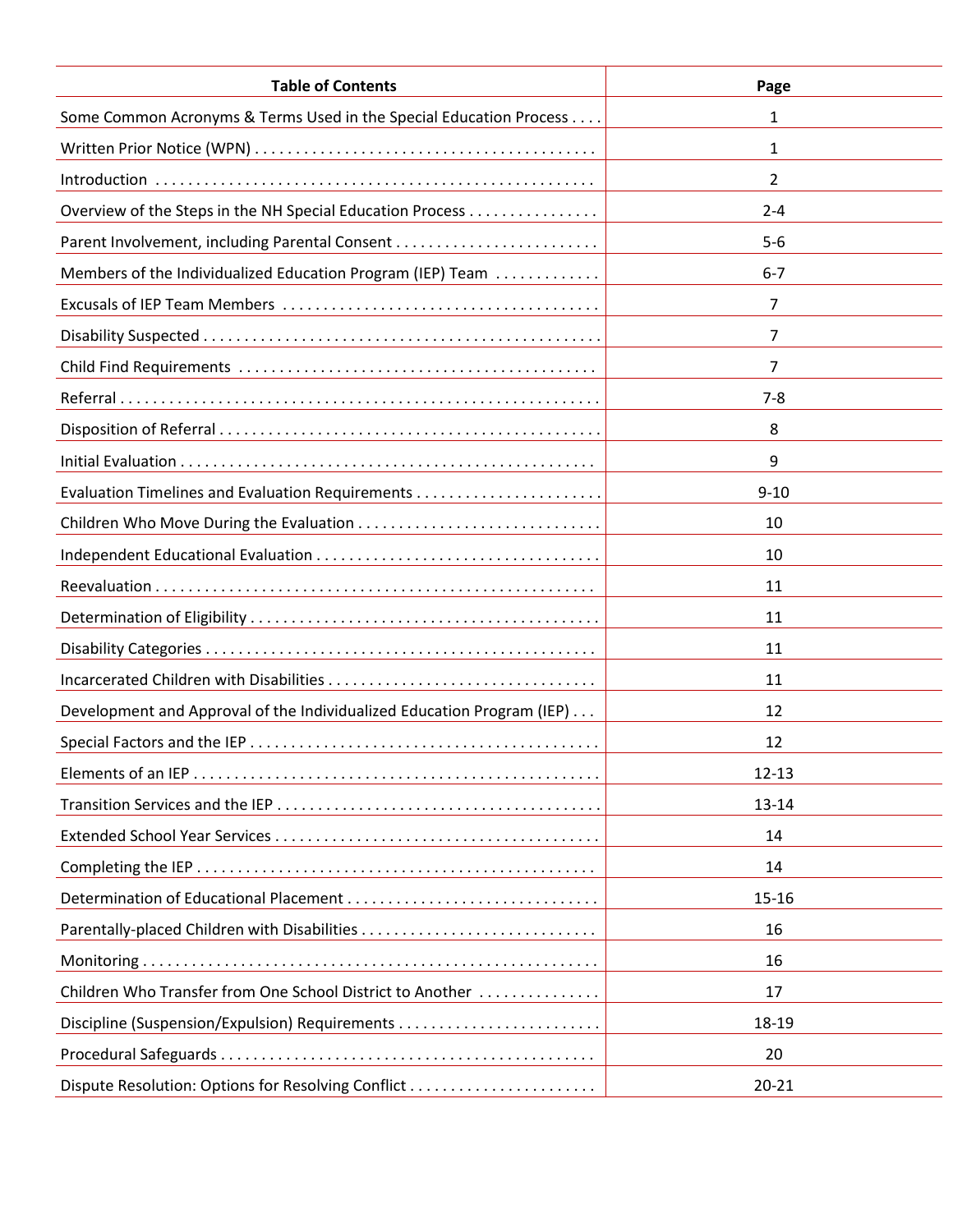#### *Some Common Acronyms Used in the Special Education Process*

**ADD or ADHD:** Attention Deficit Disorder or Attention Deficit Hyperactivity Disorder

**ADR:** Alternative Dispute Resolution

**BIP:** Behavior Intervention Plan – positive behavior interventions & supports incorporated in an IEP.

**DOE/ NH DOE:** Department of Education / New Hampshire Department of Education

**ESY or ESYP:** Extended School Year / Extended School Year Programming – special education and related services provided to a child with a disability in addition to their school year program.

**FBA:** Functional Behavior Assessment – an assessment of a child's behavior; serves as a foundation for the positive behavioral interventions and supports in a child's IEP.

**FAPE:** Free Appropriate Public Education – special education in the least restrictive environment for children with disabilities, at public expense and under public supervision, through an IEP.

**IDEA:** Individuals with Disabilities Education Improvement Act – the Federal special education law

**IEE:** Independent Educational Evaluation – an evaluation conducted by a qualified examiner not employed by the school district.

**IEP:** Individualized Educational Program – the document, developed by the IEP team, which describes the child's special education program.

**ISP:** Individualized Services Plan - document describing services that an LEA has agreed to provide to a parentallyplaced private school child with disabilities (also called a "services plan")

**LEA:** Local Education Agency – the local school district

**LRE:** Least Restrictive Environment.

**PBIS:** Positive Behavioral Interventions and Supports

**RTI:** Response to scientific, research-based intervention – a general education initiative that may also be used as part of an assessment to determine if a child has a specific learning disability.

**STO:** Short-term objective – a component of the IEP (part of a child's annual goals)

**WPN:** Written Prior Notice – The document that must be given to parents when the IEP team proposes to initiate or change, or refuses to initiate or change, the identification, evaluation or placement of a child. The WPN is to be given after the decision is made, but before the change is put into effect. It must include:

- 1. A description of the action (what) proposed or refused by the Team;
- 2. An explanation of why the Team proposes or refuses to take the action;
- 3. A description of any other options that the Team considered and the reasons why those options were rejected;
- 4. A description of each evaluation procedure, test, record, or report (document) the Team used as a basis for the proposed or refused action;
- 5. A description of any other factors that are relevant to the Team's proposal or refusal;
- 6. A statement that the parents of a child with a disability have protection under the procedural safeguards of this part of the regulations and, if this notice is not an initial referral for evaluation, how a copy of a description of the procedural safeguards can be obtained; and
- 7. Resources parents may contact to get assistance in understanding these procedural safeguards.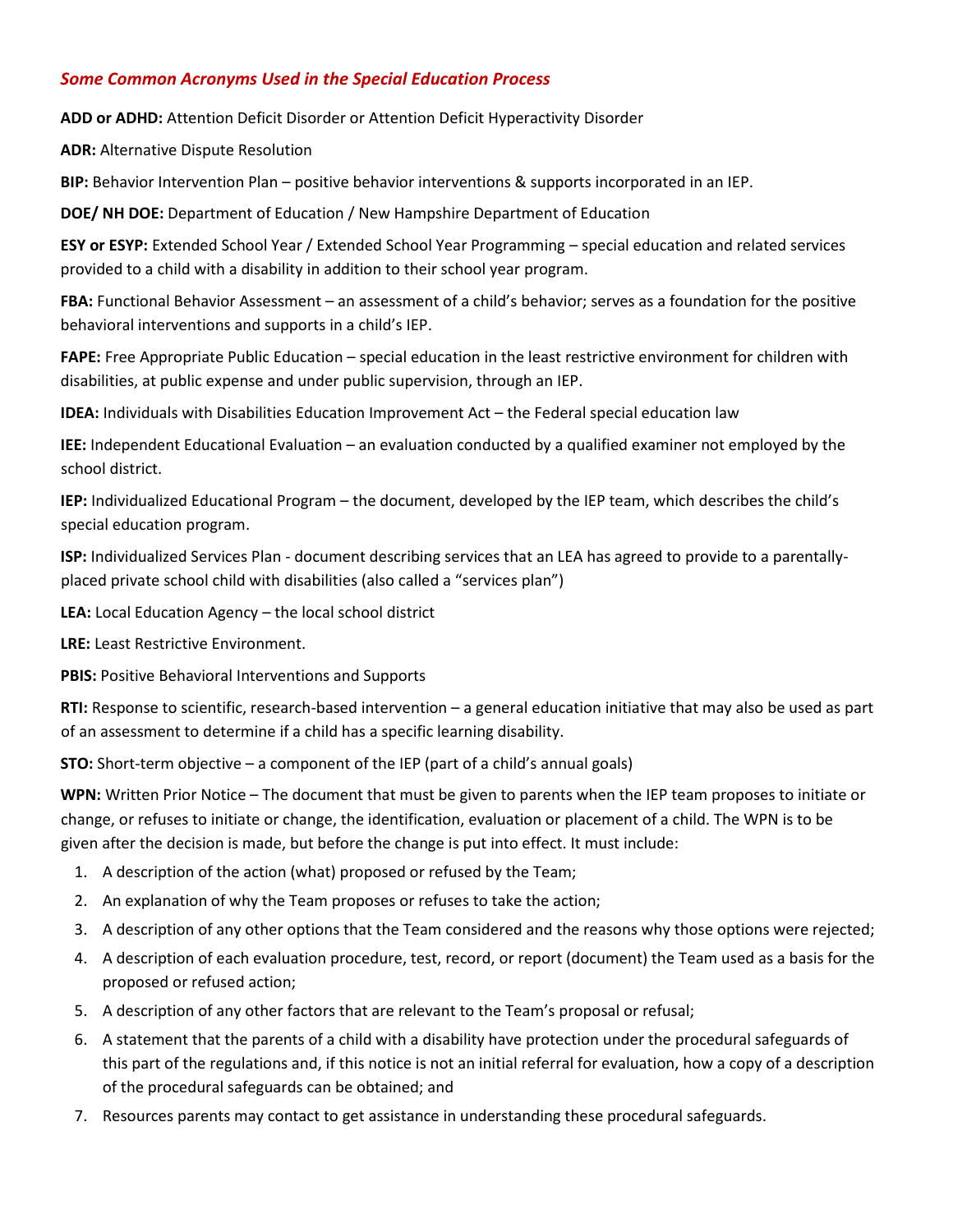

## **Introduction**

The special education process may seem overwhelming to parents. This is especially true when a parent has just learned that their child may have a disability. The Parent Information Center (PIC) has developed this booklet so that parents of children who have, or who are suspected of having, disabilities, youth/young adults with disabilities, educators and others can be better informed about the special education process, and the steps to ensure that children with disabilities receive a free appropriate public education (FAPE) in the least restrictive environment (LRE). We hope that parents and school personnel are able to use this information to work together as partners in the process. If disputes occur that cannot be resolved informally, however, formal dispute resolution procedures are available to parents and school districts (see pg. 20).

*Steps in the NH Special Education Process* is based on the state special education law, RSA 186-C and regulations, the

New Hampshire Standards for the Education of Children with Disabilities. The NH Standards implement Federal and State special education law. A statement in the policy and purpose of RSA186-C says: "It is the policy of the state that "all children in New Hampshire be provided with equal educational opportunities. It is the purpose of this chapter to ensure that all children with disabilities have available to them a free appropriate public education in the least restrictive environment that emphasizes special education and related services designed to meet their unique needs and prepare them for further education, employment, and independent living."

This booklet is an overview of parents' rights and responsibilities. It is not intended to be a complete listing of rights or a legal opinion. Individuals wanting a copy of the NH Standards may contact the NH Department of Education (DOE) at (603) 271-3741 or visit their website **[www.ed.state.nh.us](http://www.ed.state.nh.us/)**[. T](http://www.ed.state.nh.us/)he Parent Information Center (PIC) has developed *A Guide to the NH Standards for the Education of Children with Disabilities*, which includes test from referenced sections of State and Federal laws. In collaboration with the NH Department of Education, copies of *the Guide* have been printed and may be picked up from the NH DOE or at the PIC office. PIC offers free workshops for persons wanting to learn more about the special education process (see contact information on back page).

#### **Overview of the NH Special Education Process**

This booklet provides a description of parents' rights, roles and responsibilities in the NH special education process. The special education process includes specific steps, each with its own requirements. Each step in the special education process includes procedures for parents and schools to work together and to resolve any disagreements they may have. The process includes referral, evaluation, determination of eligibility, development of the child's individualized education program (IEP), determination of educational placement, and an annual review of the child's IEP and placement. All major decisions are made by the IEP team (see pages 6-7), which includes the child's parents. Decisions are made based on information such as formal and informal evaluations, observations, and the parent input.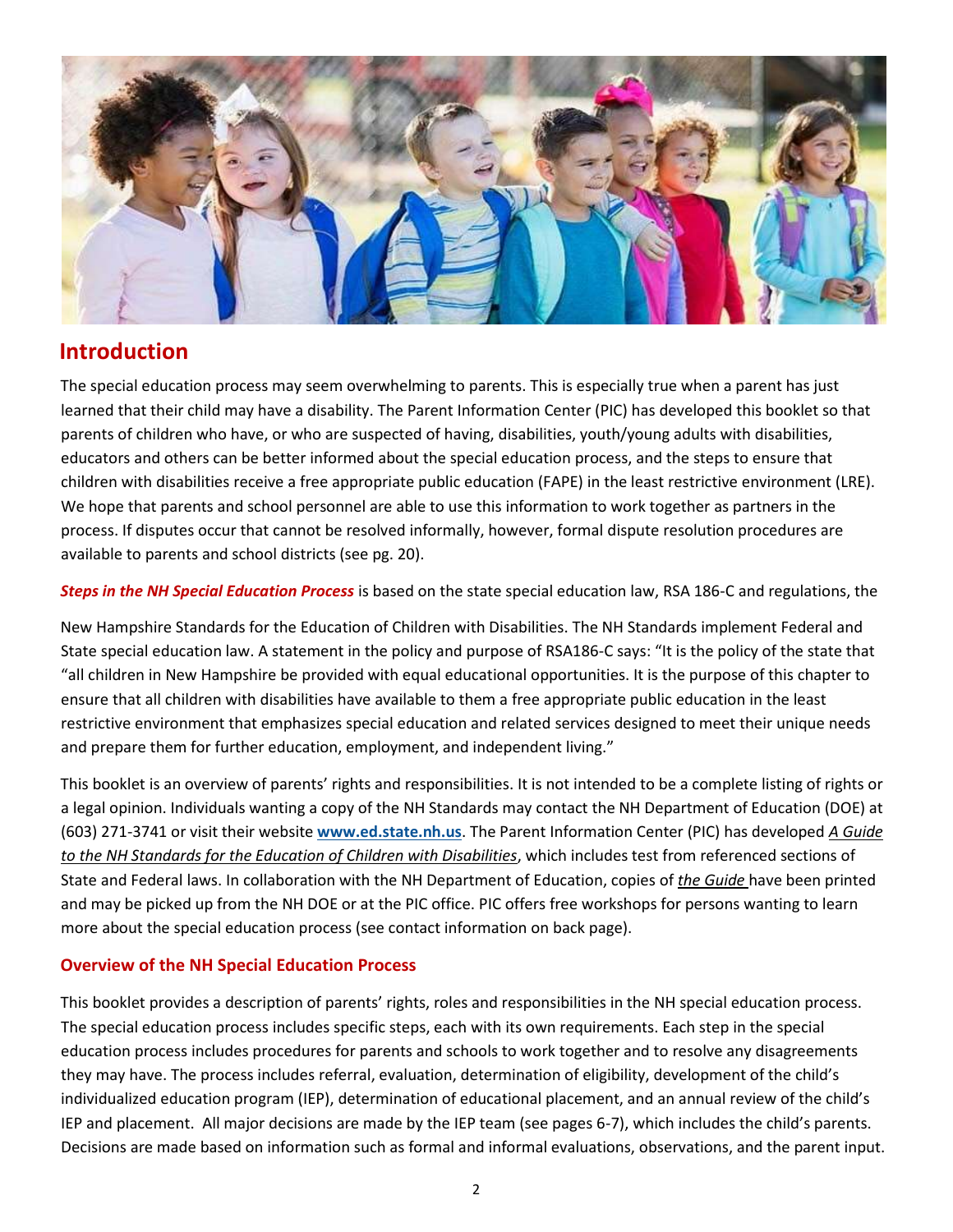#### **A brief overview of the steps in the NH special education process follows:**

#### **Disability Suspected and School District Child Find Requirements**

Anyone who suspects that a child may have a disability and need special education may refer the child for special education consideration. School districts are required to have formal "Child Find" procedures to locate, evaluate and count children who may have disabilities to ensure that eligible children are provided needed services (see page 7).

When a parent, teacher or other person suspects a child may have a disability and need special education, he/she may make a referral to the school or LEA (local education agency, which is another term for the school district). If a parent makes the referral, a best practice is to make the referral in writing, dating the letter, and explaining why the parent believes the child may have a disability and needs special education. Parents will find it helpful to keep copies of all letters, forms and reports for their records. If the referral comes from someone other than the parent, including from the child's teacher, the parent must immediately be notified in writing that a referral has been made.

Within 15 business days after receiving the referral, the school must schedule a meeting of the IEP Team (parents are members of the IEP team). This meeting is called the disposition of referral meeting. At this meeting the IEP Team determines whether the child's needs can be met using existing pupil support services available to all children (general education interventions). Otherwise, the IEP team would determine that there is reason to suspect the child may have a disability and recommend what further testing is needed. The IEP Team must notify the parents, in writing, of their decision. Written parental consent is needed before the school can evaluate the child. More information on referral and disposition of referral may be found on pages 7-8. Parents must be given 10 days written notice of any IEP team meeting (5 days for a manifestation determination meeting), but they may agree to waive the 10-day notice if they wish to meet sooner.

#### **Evaluation**

When the IEP Team, including the parents, determines that a child needs to be evaluated for special education, they also decide what testing is needed. To determine what additional testing is needed, the IEP Team first considers any information they already have about the child. After the school district receives written parental consent, the child is given a full and individualized evaluation that will provide information the IEP Team can use to determine if the child is eligible for special education, as well as to identify the child's educational needs (such as academic, communication, developmental, motor, social/emotional, and vocational needs).

Testing must be done by trained and knowledgeable, certified or licensed evaluators, and completed within 60 calendar days after the school has received written parental consent for the evaluations. During this timeframe, a summary report is developed and a meeting held to determine eligibility. At least 5 days before the meeting, the parents are sent a copy of the results, unless they waive this right. If the parents disagree with the school's evaluation, they may request an independent educational evaluation (IEE) at public expense or they may obtain an IEE at their own expense. More information on evaluations and independent educational evaluations may be found on pages 9-11.

#### **Determination of Eligibility and Disability Category**

Based on the evaluation results, the IEP Team decides whether the child is eligible for special education. To be eligible, the child must have a disability for which the child requires special education or special education and related services to receive a FAPE. The child will then be identified with one or more of 14 disability categories defined in the NH Standards. Once a child has an IEP, he/she is reevaluated at least once every three years to ensure the IEP Team continues to have current information on which to base their decisions. More information on determination of eligibility may be found on page 11.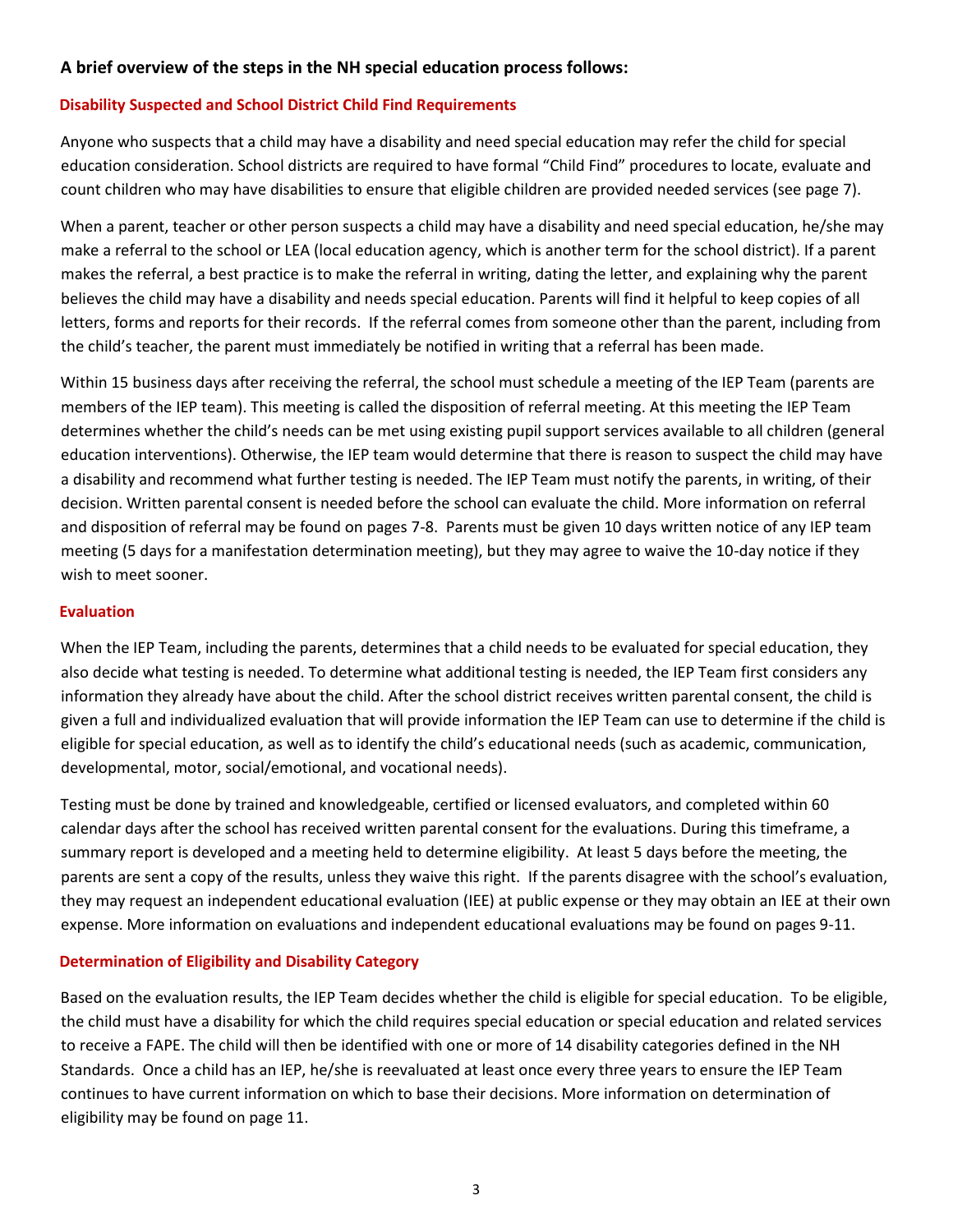#### **Development and Approval of the IEP**

Within 30 days after the child is found eligible for special education, the IEP Team meets to develop an Individualized Educational Program (IEP) for the child. Once a child has an IEP, it is reviewed and revised at least annually, and it must be in place at the start of each school year. The IEP does not go into effect until it is signed (approved) by the parent and school district representative. More information on the IEP may be found on pages 12-14.

#### **Determination of Educational Placement**

After the IEP has been signed (approved) by the parent and the school district, IEP Team meets to determine the least restrictive environment in which the child can receive the special education and related services listed in his/her IEP. If the parent agrees, meetings may be consolidated to cover more than one step in the process. More information on determination of educational placement may be found on pages 15-16.

#### **Implementation and Ongoing Monitoring**

The child begins receiving services as soon as possible after the parents and school district consent in writing to the IEP and educational placement. The child's parents, educators and others involved with the child's special education program then monitor the child's progress on an ongoing basis to ensure his/her educational needs are met. The IEP Team meets at least once each year to review and revise the IEP, or more frequently if any member of the IEP Team has concerns about the child's progress. More information on monitoring may be found on page 16.

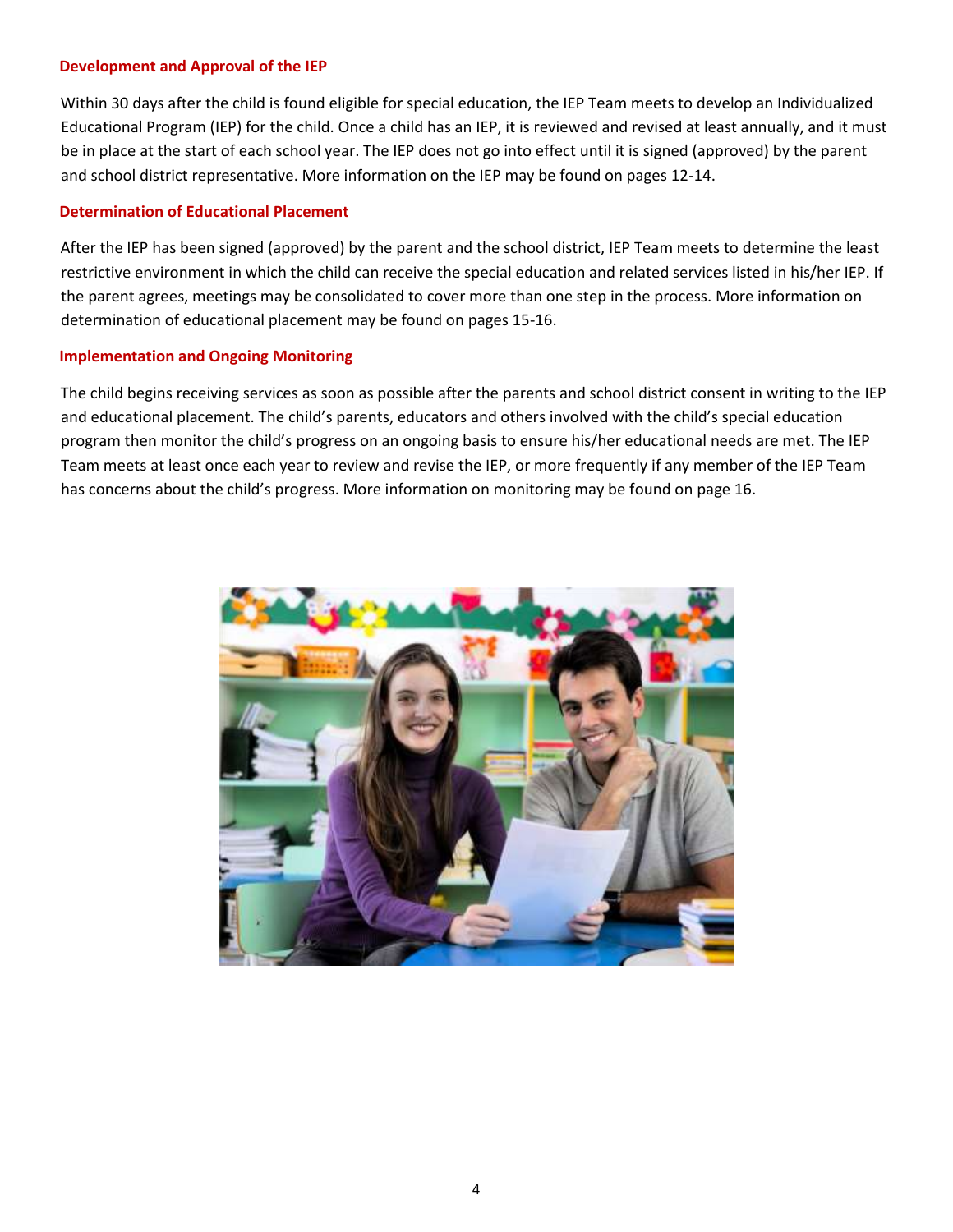## **Parental Involvement**

Parental involvement is a critical component of the special education process. Beginning with the disposition of referral meeting, parents have a right to participate in all meetings with respect to their child's evaluation, eligibility determination, educational placement and provision of a free appropriate public education (FAPE), including developing the IEP.

Parents must be given written notice of IEP team meetings at least 10 days before the meeting is to be held, except for manifestation determination meetings (more information on manifestation determination may be found on page 16), which require only a 5day notice. A notice that has been sent by US mail 12 days prior



to the meeting will be deemed to have been received 10 days prior to the meeting. Parents may agree to waive their right to 10-day notice if they wish to meet sooner, and may agree to receive notices by email if the school district makes that option available. The written notice must include the time and place of the meeting, purpose and a list of participants who will attend. Parents and/or the school district may invite other people who have special knowledge or expertise about the child to attend the meeting. The meeting is to be held at a mutually agreed on time and place. If a parent cannot attend, he/she may ask for the meeting to be rescheduled. If a parent cannot attend the meeting in person (e.g. they may be in the hospital, have work conflicts, or be without transportation or child care), but still wishes to participate, alternate means such as a telephone conference call may be used.

If a parent makes a written request to have an IEP team meeting, within 21 days after receiving the request, the school district must either schedule and hold the meeting, or provide the parent with a written prior notice explaining why they refuse to hold the meeting.

*TIP: PIC 's website has many sample letters ([see](https://picnh.org/sample-letters/)* [https://picnh.org/sample-letters/\)](https://picnh.org/sample-letters/)*, including a sample letters to make a referral for special education, request a reevaluation, or to request an IEP Team meeting.*

The school district must ensure that parents understand the proceedings at IEP team meetings, including arranging for interpreters for parents who are deaf, or whose native language is not English.

NH demonstrates that it values parental involvement by requiring written parental consent at each step in the special education process, including for:

- a. Conducting an Initial evaluation,
- b. Initial provision of special education and related services,
- c. Annual review of the IEP and placement,
- d. Determining or changing eligibility or disability classification,
- e. Conducting a reevaluation,
- f. Changing the nature or extent of the child's special education or related services,
- g. Releasing education records, including to a private school for a parentally-placed child,
- h. Extensions to the re-evaluation timeline,
- i. IEP team meeting excusals,
- j. Before inviting representatives from adult service agencies to IEP team meetings to discuss transition planning or services, and
- j. Before accessing a child's public or private insurance.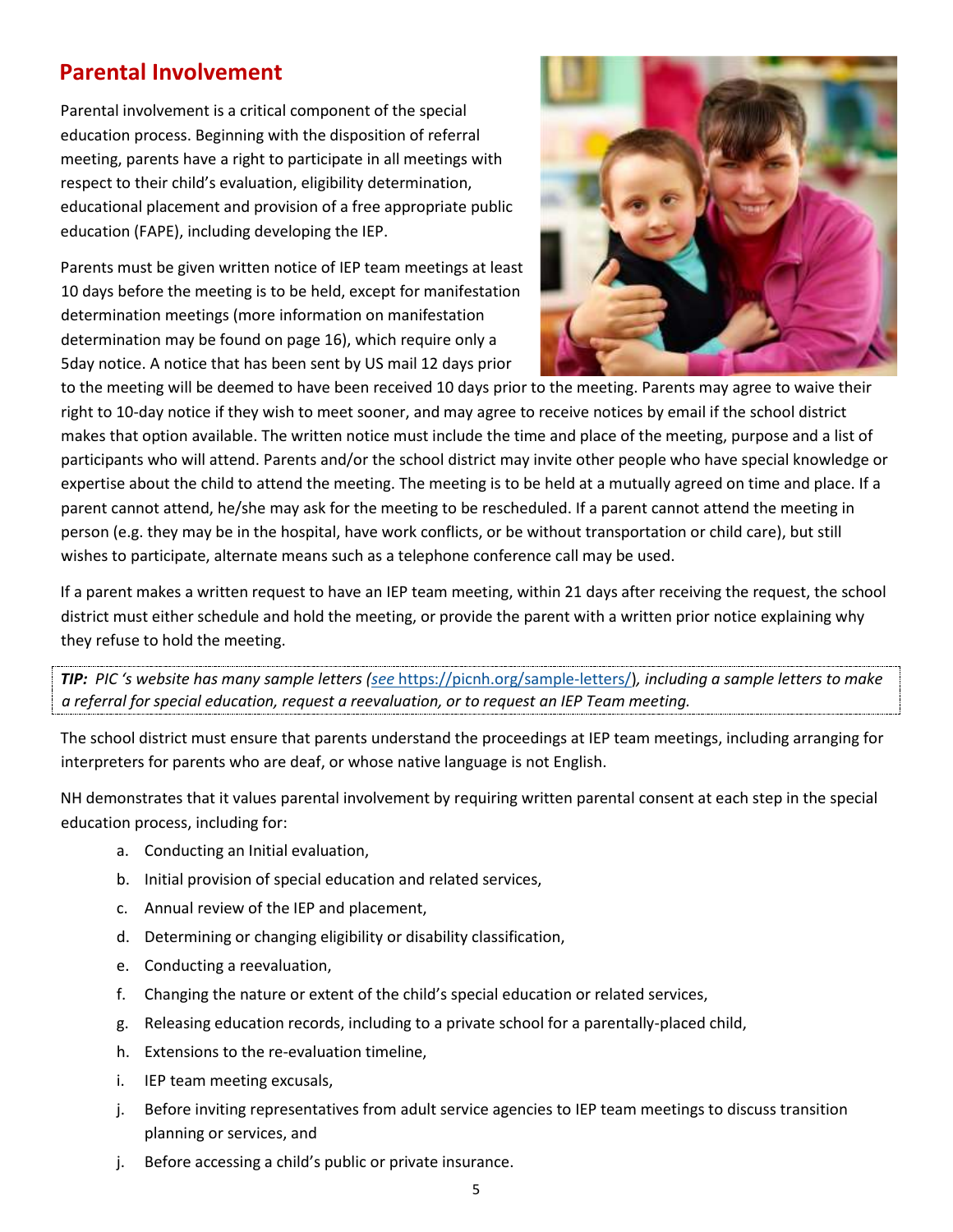**Exceptions** – If parents refuse consent or fail to respond to a request for consent for the initial evaluation, or refuse consent for a reevaluation, the school district may, but is not required to use due process procedures to pursue the evaluation. If parents refuse or fail to respond to a request for consent for the initial provision of services, or revoke their consent for the continued provision of services, the school district may not use due process procedures to compel the provision of services. The school district is then not liable for failing to provide FAPE or for developing an IEP.

If the parents fail to respond to a request for activities, c-f in the list on the previous page, the school district may implement its proposal after taking reasonable measures to obtain parental consent. If a parent refuses consent for a proposed IEP or placement, the child's most recent agreed upon IEP or placement, or both remains in effect unless the LEA and parent agree otherwise or until the matters are resolved or the parent or LEA files for a due process hearing.

Parents have 14 calendar days to respond to any proposal by the IEP Team. Proposals are described in the WPN (page 1), which supports parental involvement by providing parents with information so they can make informed decisions.

**Options for responding to a request for parental consent**—When the parent receives a request for parental consent, the parent may: agree with the IEP Team's decision by providing consent, refuse consent, or provide partial consent (they agree with part of the proposal). If a parent provides partial consent, it is important that the parent specify the issues to which he/she does not agree, and schedule an IEP team meeting to try to resolve the areas of disagreement. The school district or parent may request this meeting; *it is not automatically scheduled*. If a parent refuses consent for one or more proposed services/activities or requests additional or different services/activities, the LEA cannot use that refusal or request to deny the child any of the other services or activities to which the parent has consented.

## **IEP Team**

The IEP Team is responsible for making decisions throughout the special education process, including disposition of referral, evaluation, eligibility, IEP development, determination of educational placement and monitoring. IEP Team members may serve in more than one role at the meeting. IEP Team members are:

- The child's parent (s), legal guardian, or educational surrogate parent,
- The child, whenever appropriate, or if he/she is an adult child (at age 18, unless determined incompetent by a court, all parental rights transfer to the now adult child),
- Not less than one regular education teacher of the child if the child is or may be participating in the regular education environment (for preschoolers, an individual qualified to teach a child of that age),
- Not less than one special education teacher or service provider of the child,
- A representative of the local education agency (school district) who is qualified to provide or supervise the provision of specially designed instruction, and who is knowledgeable about the general education curriculum and the resources of the school district,
- An individual who can interpret the instructional implications of evaluation results, and
- Other individuals who have knowledge or special expertise regarding the child, invited by the parent or school (may include the child's related services providers, paraprofessional or representative from DCYF or a child's Guardian ad Litem for courtinvolved children)
- When vocational and/or career and technical education (CTE) programs are being considered, an individual knowledgeable about the programs being considered.

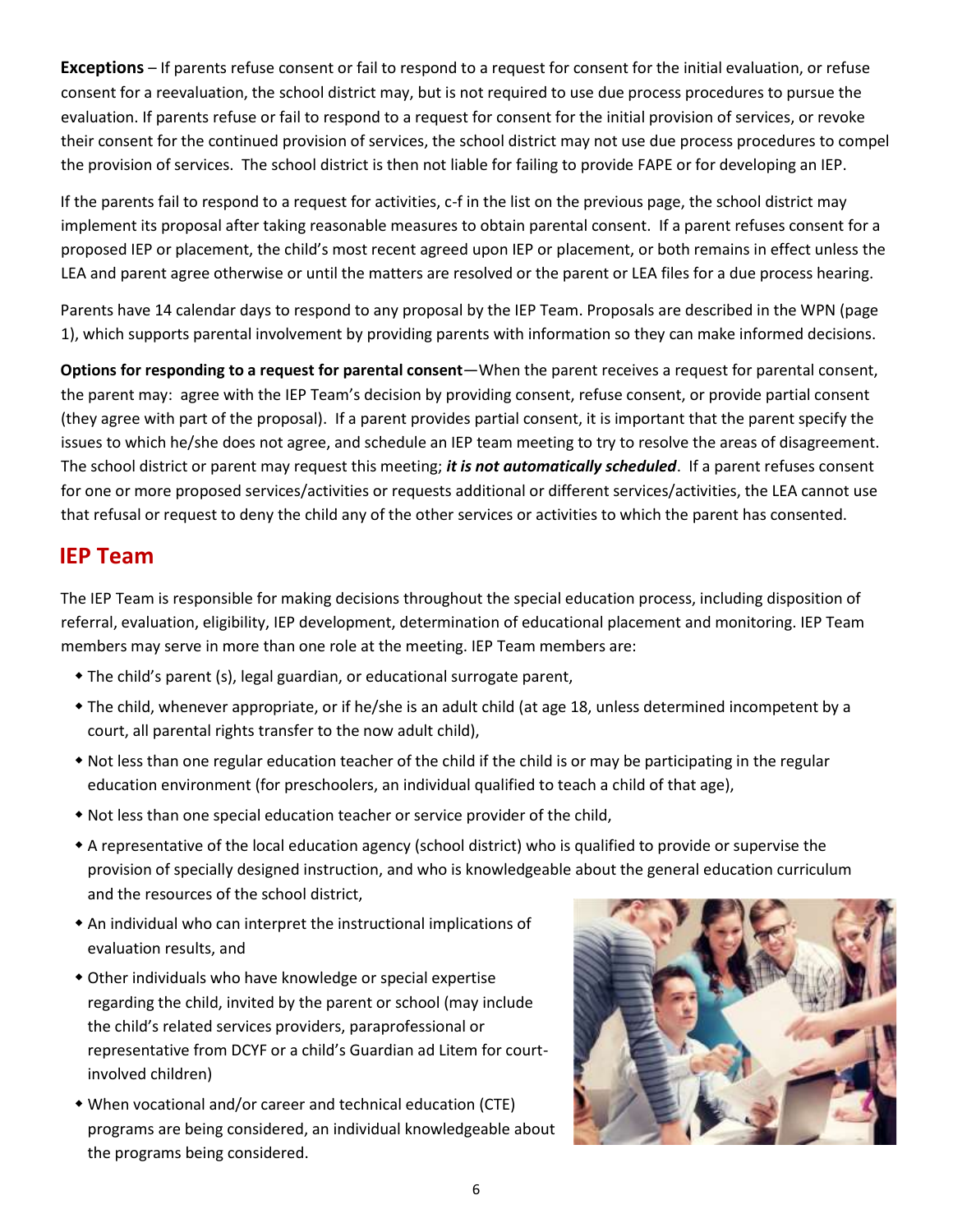*When transition from high school is being discussed*, the child must be invited, and representatives from any adult agencies who are likely to be responsible for paying for or providing transition services may be invited (with the written consent of the parent or adult child).

*For a child transitioning from Family-centered Early Supports and Services* (ESS), the ESS services coordinator or other representative must be invited upon the parent's request.

#### *If the child is suspected of having a learning disability*:

- The child's regular education teacher, but if the child does not have a regular education teacher, a regular classroom teacher or individual qualified to teach someone of that age, and
- At least one person qualified to conduct individual diagnostic examinations.

#### **Excusal from IEP Team Meetings**

The parent and school district (LEA) may mutually agree to excuse an IEP Team member from all or part of an IEP team meeting if the parent and LEA representative agree in writing to the excusal. Additionally, if the meeting involves the IEP team member's area of expertise, the member must submit written input to the parent and the IEP Team prior to the meeting. NH requires that the LEA or parent notify the other party of the expected absence of a team member at least 72 hours before a scheduled meeting or upon learning of the expected absence of a team member, whichever occurs first.

# **Disability Suspected and School District Child Find Requirements**

School districts are required to identify, locate, evaluate and count all children (ages 2½ to 21) who may have disabilities. This is to ensure that children who may have disabilities are referred to the IEP Team, and if determined eligible, provided with special education and any needed related services.

## **Referral**

Anyone, including the child's parents or teacher, who knows or suspects that a child may have a disability and need special education, may refer the child for evaluations. When parents make a referral, it is good practice to make the referral in writing, including the date, the child's name, and the reasons why the parent suspects their child may have a disability and need special education. The referral letter should be sent to the superintendent, special education director, classroom teacher, building principal, or other appropriate individual. If anyone besides the parent makes a referral, the parent must immediately be notified in writing that a referral has been made. Parents should keep a copy of their referral letter or the notification that a referral was made by another individual for their files

*TIP: Well-organized records are an important resource for parents. PIC offers 2 formats to assist parents in organizing their child's records. One format (see <https://picnh.org/wp-content/uploads/2021/01/PICs-IEP-Organizer-Format.pdf> may be used for educational and other records/documents. Another basic organizer format, "Organization 101", and other tools and resources and sample letters may be found on the PIC website at[: https://picnh.org/brochures-tool](https://picnh.org/brochures-tool-kits/)[kits/,](https://picnh.org/brochures-tool-kits/) and sample letters and forms at: [https://picnh.org/sample-letters/.](https://picnh.org/sample-letters/) Parents should choose or develop an organizational system that meets their needs and that they can maintain. A copy of the referral letter and any other correspondence, records or forms could be included in your organizer.* 

For school-age children (ages 6-21) enrolled in public school, children who are not enrolled in school, children who are enrolled in for-profit private schools, or for preschool children, the referral would be made to the school district in which the child lives. If parents have enrolled their child in a non-profit private school, the child would be considered to be a parentally-placed private school child, and the referral would be made to the school district in which the private school is located.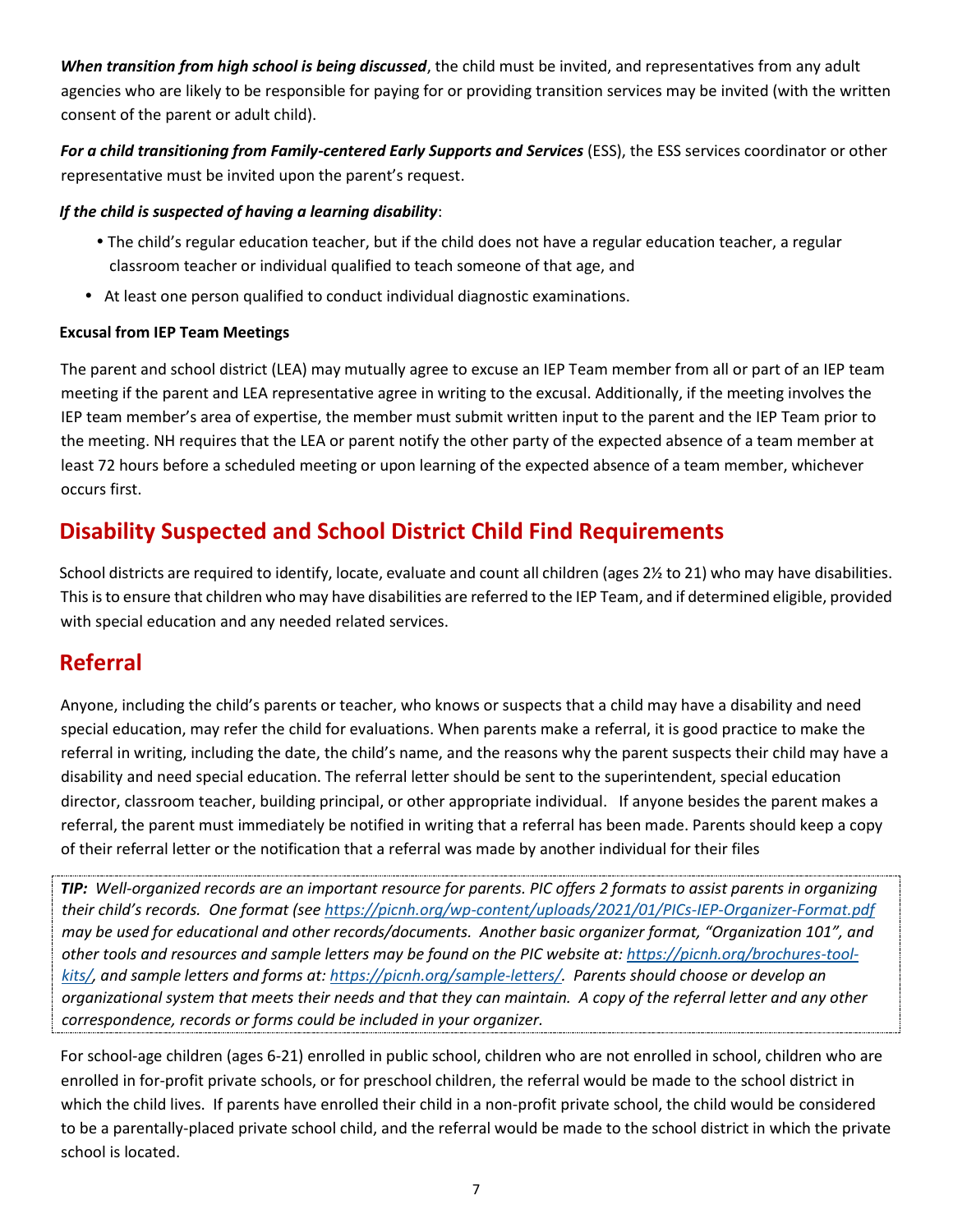Some reasons for making a referral include:

- Failing to pass a hearing or vision screening;
- Unsatisfactory performance on group achievement tests or accountability measures;
- Receiving multiple academic and/or behavioral warnings or suspension or expulsion from a childcare or after school program;
- Repeatedly failing one or more subjects (although a child may be found eligible for special education because of needs related to his/her disability, even if the child has not failed or been retained in a course or grade, and is advancing from grade to grade);
- Inability to progress or participate in developmentally appropriate preschool activities; and **Receiving services** from family centered early support and services.

This is not an exhaustive list. Other reasons may include difficulty getting along with others or a medical diagnosis of a disability. Please note that a diagnosis of a disability does not ensure that a child will be eligible for special education; although it is one piece of information that the IEP team may consider when determining special education eligibility.

#### *Disposition of Referral*

Once a referral has been received by the school district, the IEP Team, which includes the parents, must meet within 15 business days to determine whether the school can meet the child's needs through general educational services, such as reading support, guidance counseling, a change in group/classroom or modified workload, or whether the child may have a disability and need to be evaluated. This 15-day timeframe includes the IEP team determining which, if any, additional evaluations are needed.

Within this 15-day disposition of referral timeframe, the school district must give the parents written notice of the IEP Team's decision regarding the disposition of the referral, including the reasons. If the IEP Team determines additional testing is necessary, this notice must include a request for the parent to provide written consent to conduct any individual evaluations needed to determine the child's eligibility and special education needs. If a parent refuses to consent to the evaluations, the school district may, but is not required to file for a due process hearing.

The IEP Team may recommend trying to meet the child's needs using general education strategies or using response to intervention (RtI). RtI cannot be used to deny or delay a parent's right to have their child evaluated if there is reason to suspect that the child may have a disability and need special education. Information gathered through RtI may be used as one piece of information to be considered by the IEP team when a child is suspected of having a learning disability. Additional information about RtI may be found at: [https://picnh.org/wp-content/uploads/2018/06/RTI-](https://picnh.org/wp-content/uploads/2018/06/RTI-Booklet_Web-Ready.pdf)

[Booklet\\_WebReady.pdf.](https://picnh.org/wp-content/uploads/2018/06/RTI-Booklet_Web-Ready.pdf)

If the parents disagree with the disposition of referral decision, they may consider using informal methods, such as providing more information about their child and/or holding another meeting, to reach agreement. If another IEP team meeting is held, the parents and school district may request that the NH Department of Education provide an IEP Team meeting facilitator for the meeting. Parents also have the right to use one of the formal special education dispute resolution options, including mediation, neutral conference, due process hearing or complaint to resolve their dispute **(see page 19** for a brief description of these options).

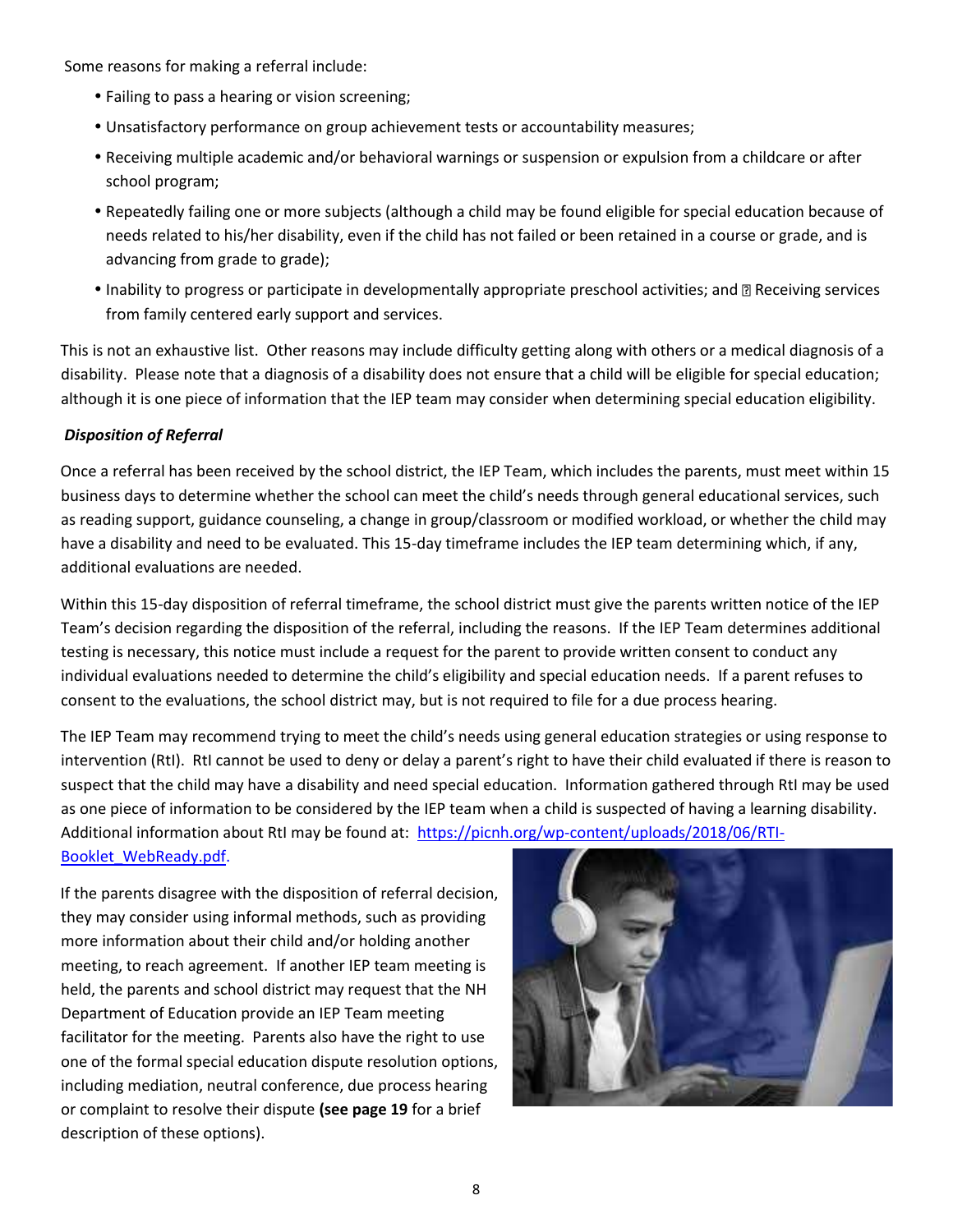## **Initial Evaluation**

Written parental consent is required before for any special education evaluations can be conducted. Once the school district receives the parent's written consent for the testing, the evaluation process begins, and the child is given a full and individualized evaluation to determine eligibility for special education and to identify his/her educational needs (areas to be assessed may include academic, developmental, general intelligence, health, vision, hearing, motor, communication, self-help, social/emotional/behavioral and vocational).



In deciding what testing is needed, the IEP Team first reviews the child's educational history, including past opportunities to have acquired skills and information, and considers what information they already have, including:

- Evaluations previously done by the school, as well as any independent evaluations,
- Current classroom-based assessments and observations,
- Observations and recommendations by teachers and related service providers,
- The results of the most recent local or statewide assessments, and
- Other information from IEP Team members, including the parents, such as medical records.

The IEP Team then determines what additional testing must be done.

The "evaluation process" means "the completion of evaluations, reevaluations and assessments, a written summary report, and a meeting of the IEP team to review the results of the evaluations and assessments. When the purpose of the meeting is to determine eligibility, the evaluation process also includes the determination of eligibility". It also includes the requirement that the school district must provide the parents (by mail unless the parent and school district agree on another method) copies of each examiner's evaluation and assessment report(s) at least 5 days prior to the meeting at which the reports will be discussed.

**Evaluation Timelines-** For initial evaluations, the evaluation process must be completed within 60 calendar days after the school district receives the parent's written consent for testing. No extensions are allowed for initial evaluations. For reevaluations, the evaluation process must be completed within 60 days, but the parents and school district may agree to an extension of a specific number of days, not to exceed 30 days (such as 3, 5, 14 or 30 days).

For children who are transitioning from Family-Centered Early Supports and Services (ESS), the evaluations must be completed so that if the child is found eligible for special education, an IEP can be developed and in effect by the child's 3 rd birthday.

#### **Evaluation Requirements**

Evaluations must:

- Assess the child's present levels of academic achievement & related developmental needs,
- Be nondiscriminatory on a racial or cultural basis,
- Be administered in child's native language or other mode of communication and in the form most likely to yield accurate information on what the child knows and can do academically, developmentally and functionally, unless it is not feasible to do so,
- Be validated, selected and administered to accurately reflect what the test measures, not the child's impaired skills, unless that is the purpose of the test,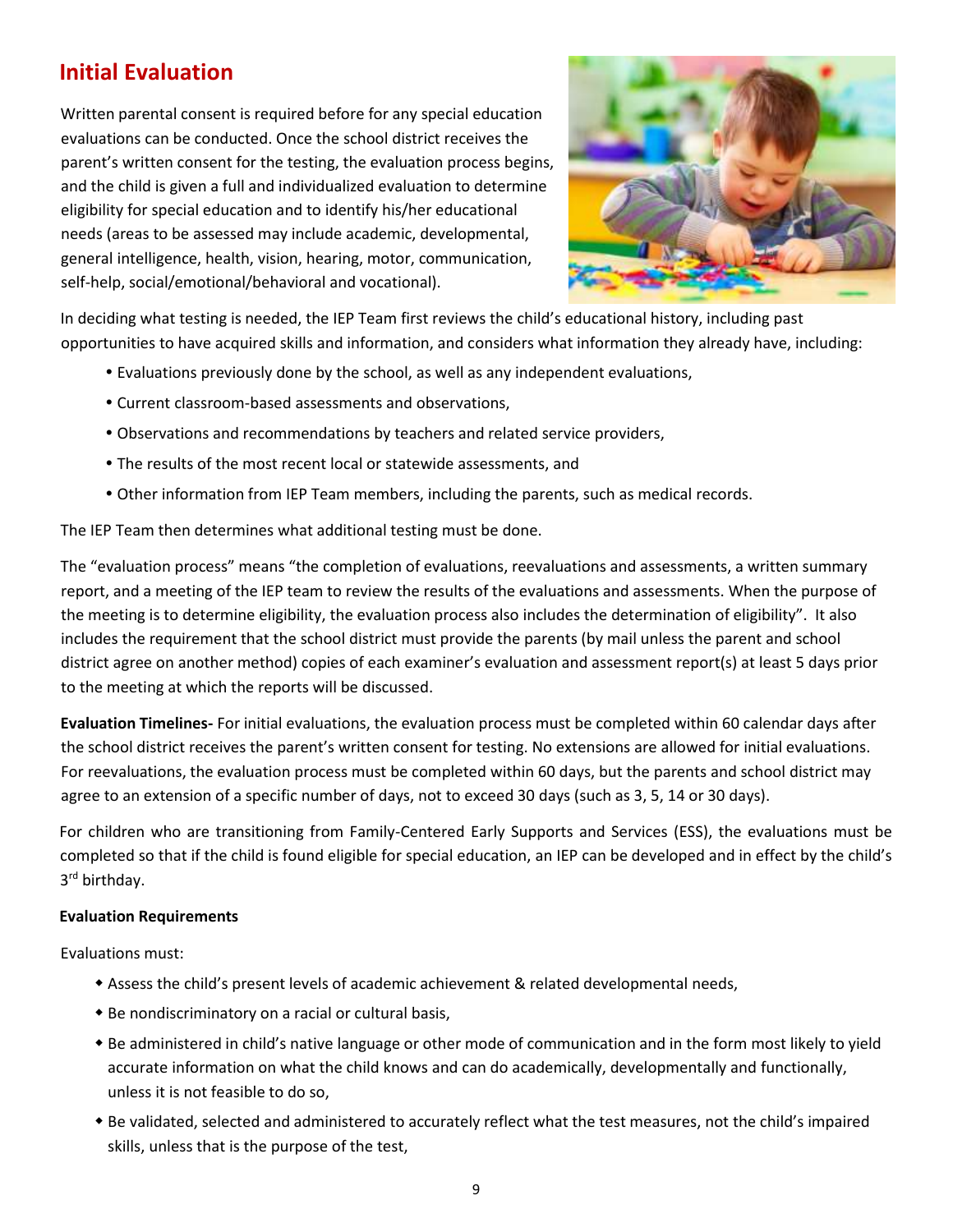- Assess all areas of suspected disability, including health, vision, hearing, social and emotional status (may include a functional behavioral assessment), general intelligence, academic performance, communication status, and motor abilities, and identify all of the child's special education and related service needs, whether or not commonly linked to the child's disabilities,
- Use a variety of assessment tools and strategies, including information from the parents,
- Not use a single procedure to determine eligibility or an appropriate educational program,
- Assess specific areas of educational need and not just provide an intelligence quotient (IQ),
- Use technically sound instruments to assess the relative contribution of cognitive, behavioral, physical or developmental factors;
- Be used for the purposes for which the assessments or measures are valid and reliable,
- Be administered in accordance with the test instructions by trained & knowledgeable, and certified or licensed personnel (teachers conducting evaluations must be certified educators), and
- If an assessment is not conducted under standard conditions (ex: portions of the test were read aloud to the child), a description of how it varied must be included in the evaluation report.

*When considering high school transition*, evaluations must include age-appropriate transition assessments related to training, education, employment, and where appropriate independent living skills.

To determine if a child has a specific learning disability (LD or SLD), each school district must have a written policy for how they will evaluate and determine eligibility for a child suspected of having a learning disability. The district may use the "discrepancy" model, which identifies whether a significant discrepancy exists between the child's ability and achievement, a process to determine if the child responds to scientific, research-based interventions (RtI), or other alternate research-based procedures. Regardless of method is used, an observation must be part of the assessment.

Unless waived by the parent, the LEA must send a copy of each evaluation and assessment report to the parent (by mail unless the parents and LEA agree on another option) at least 5 days before the meeting at which the evaluation and assessment reports are to be discussed.

#### **Children Who Move to a New District During the Evaluation**

If a child moves from one school district to another before the evaluation is complete, the two school districts must coordinate the evaluation, as necessary to ensure prompt completion of the full evaluation. See **page 10** for more information on students who move during the school year.

#### **Independent Educational Evaluations**

Parents always have the right to obtain an independent educational evaluation (IEE) at their own expense, so long as they conform with the criteria established by the school district (parents can ask their district to provide them with the district's criteria for independent educational evaluations). While the school district may set criteria for IEEs, the extent that such criteria exceed the qualified examiner criteria in the NH Standards or establish geographic limitations, shall not be so restrictive that the parent does not have a choice of independent evaluators.

If a parent disagrees with the school district's evaluation, the parent may request the school district provide an IEE at public expense. A best practice is to make all requests in writing; a sample letter may be found at https://picnh.org/ [sample-letters/.](https://picnh.org/sample-letters/) The school district must respond by either agreeing to provide the IEE at public expense or by filing for a due process hearing to prove that the school district's evaluation was appropriate. Regardless of who pays for the IEE, so long as the IEE meets the school district's criteria, the IEP Team must consider the results.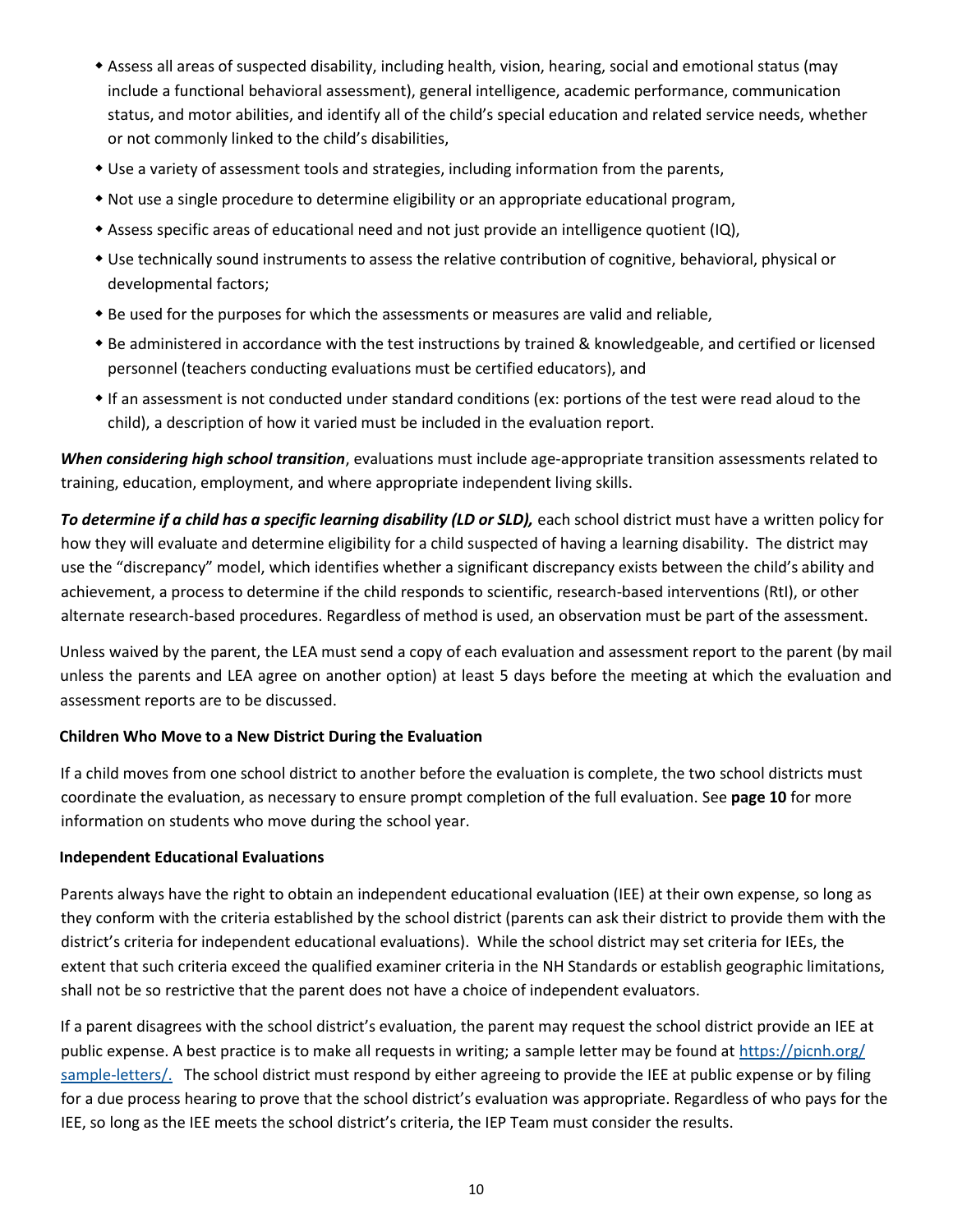#### **Reevaluations**

A child must be reevaluated at least once every 3 years, but more frequently if:

- The parent or other Team member requests a reevaluation,
- The LEA determines that conditions warrant a reevaluation, or
- The IEP Team is considering removing the child's eligibility for special education.

The parents and school district may agree that some or all of the reevaluations are unnecessary.

## **Determination of Eligibility**

Once the evaluations are completed, the IEP Team develops a written summary of the test results. Next, the IEP Team, including the parents, meets to consider all available information and determine if the child has a disability for which he/she requires special education, or special education and related services.

For children with disabilities who are transitioning from Early Supports and Services (ESS), the IEP Team must determine eligibility before the child turns 3 years old, and have a signed IEP in place by the child's 3rd birthday.

To be eligible for special education, a child must be between the ages of 3 and 21, and not yet earned a regular high school diploma. An alternative diploma or HiSet (high school equivalency test, formerly called the GED) does not end a child's eligibility for special education. The child must also have been evaluated and found to have a disability and to require special education as a result of that disability.

**Disability Categories:** As part of the eligibility determination, the IEP Team decides under which disability category or categories the child is eligible (each disability is defined in the *NH Standards*). The disability categories are:

- Autism Peafness
- Deaf Blindness Developmental Delay for children, ages 3 to 10
- Emotional Disturbance Hearing Impairment
- Intellectual Disability Orthopedic Impairment
- -
- Other Health Impairment (may include ADD/ADHD & Tourette's syndrome)
- 
- Multiple Disabilities Specific Learning Disability
- **E** Speech or Language Impairment
- **Traumatic Brain Injury or Acquired Brain Injury**
- Visual Impairment, including Blindness

If the child is found not eligible for special education, the child is not entitled to receive special education or related services under Federal or State special education law. However, if the child has a disability and, in order to have an equal opportunity to participate in and benefit from services and activities offered by the school district (including academic and nonacademic courses

or programs), the child needs services, supports or accommodations, he/she may receive those services, supports or accommodations under Section 504 of the Rehabilitation Act (a Federal civil rights law). The Parent Information Center has a brochure that provides an overview of Section 504 and Students with Disabilities.

**Incarcerated children with disabilities -** an individual, age 18-21 who is incarcerated in an adult prison is only eligible for special education (which may be modified for bona fide security purposes) if he/she was identified as being eligible for special education and had an IEP prior to his/her incarceration.

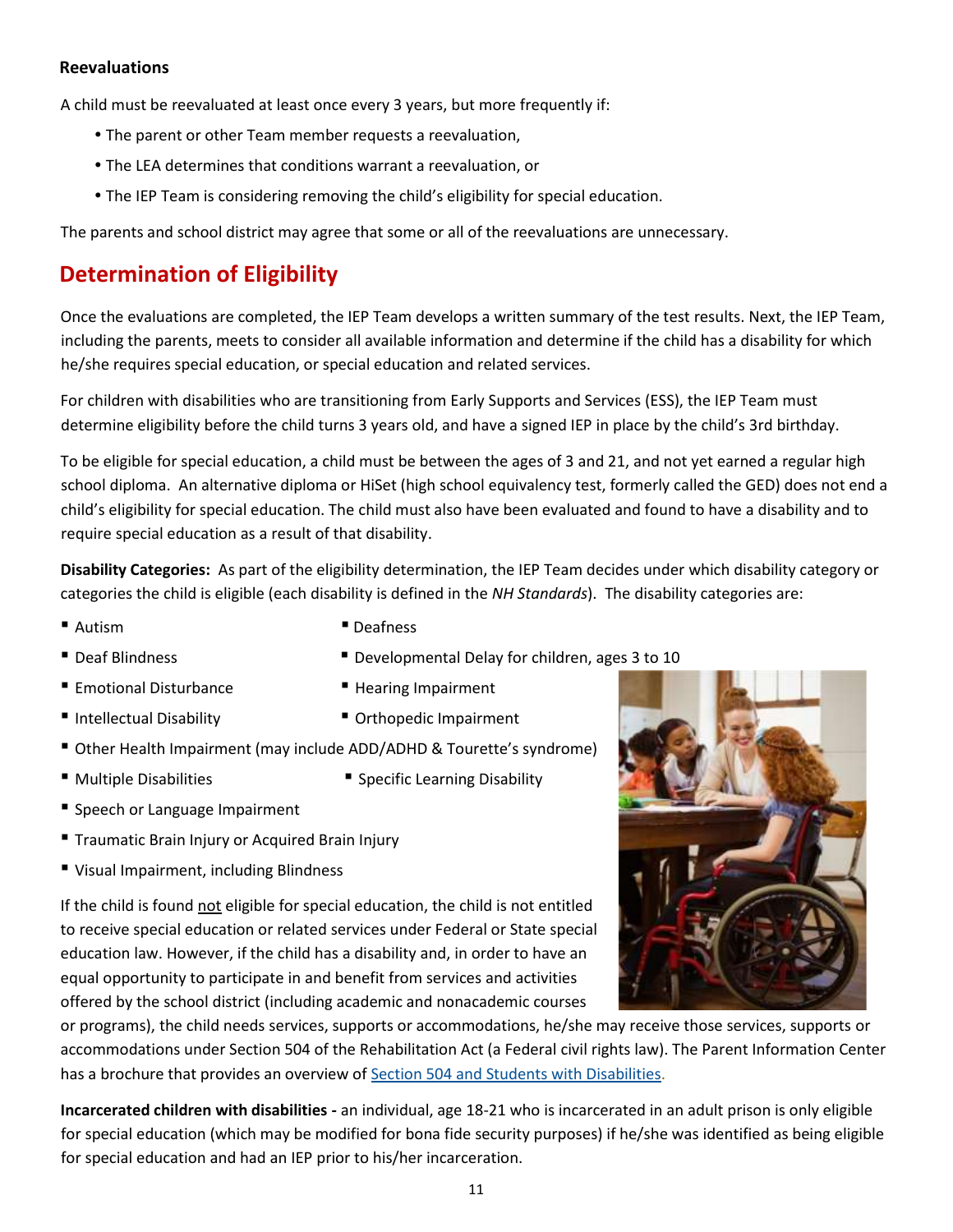# **Development of the Individualized Education Program (IEP)**

After a child is found eligible for special education, the IEP Team must meet (within 30 days of determining eligibility) to begin developing an IEP. IEP team meetings may have more than one purpose (for example, eligibility and IEP development or IEP development and determination of placement may happen in the same meeting). Once a child has an IEP, it must be reviewed and revised at least annually, and must be in place by the beginning of each school year.

*Effective IEP team meetings - IEP team meetings are most successful when all IEP Team members understand their roles, rights and responsibilities, value each member's input, and are committed to working together, using effective communication and collaboration, to meet the child's educational needs. PIC offers free workshops related to these topics. Check the calendar on www.picnh.org or contact PIC for more information or to learn how you can host a workshop. PIC also offers several on-line learning modules at: [https://picnh.org/on-line-learning/.](https://picnh.org/on-line-learning/)*

**Special Factors and the IEP —** When developing the IEP, the IEP Team must consider the child's strengths, the parents' concerns for their child's education (the "Parent Concerns" section on the IEP is an important way for parents to participate in the process), and the following "special factors" when developing the IEP:

• If a child's *behavior* impedes his/her learning, or that of others, consider the use of positive behavioral interventions and supports, and other strategies, to address the behavior;

*Tip: If anyone on the IEP Team has concerns regarding the behavior of a child with a disability, they may request a functional behavioral assessment to ensure the IEP Team has the information they need to develop/revise the IEP.*

- If a child has *limited English proficiency*, consider the language needs of the child, as they relate to the IEP;
- If a child is blind or visually impaired, provide for *instruction in Braille*, unless the IEP Team determines that instruction in Braille or the use of Braille is not appropriate for the child;
- Consider the *communication needs* of the child, and for a child who is deaf or hard of hearing, consider the child's language and communication needs, opportunities for direct communication with peers and staff in the child's language and communication mode, academic level, and full range of needs, including opportunities for direct instruction in the child's language and communication mode;
- Consider the child's *need for assistive technology devices and services*.

## **Elements of an Individualized Educational Program (IEP)**

The LEA shall provide the special education, related services, supplementary aids and services, accommodations, and modifications to a child with a disability in accordance with the child's IEP. Each child's IEP must include the following:

- A statement of the child's present levels of academic achievement and functional performance, including how the disability affects the child's involvement and progress in the general curriculum, or in appropriate activities for preschoolers;
- Measurable annual goals, including academic and functional goals designed to meet the child's needs to enable the child to be involved in and make progress in the general education curriculum, and to meet each of the child's other educational needs resulting from the child's disability;
- Benchmarks or short-term objectives, unless the parent determines them unnecessary for one or more of the child's annual goals, but always for children who take alternate assessments;
- A description of how the child's progress towards meeting his/her annual goals will be measured and how and when parents will be provided periodic reports of their child's progress, including whether the progress is sufficient to meet the annual goal by the end of the school year;
- An explanation of the extent, if any, the child will not participate with non-disabled children in the regular classroom or program, including extracurricular and nonacademic activities;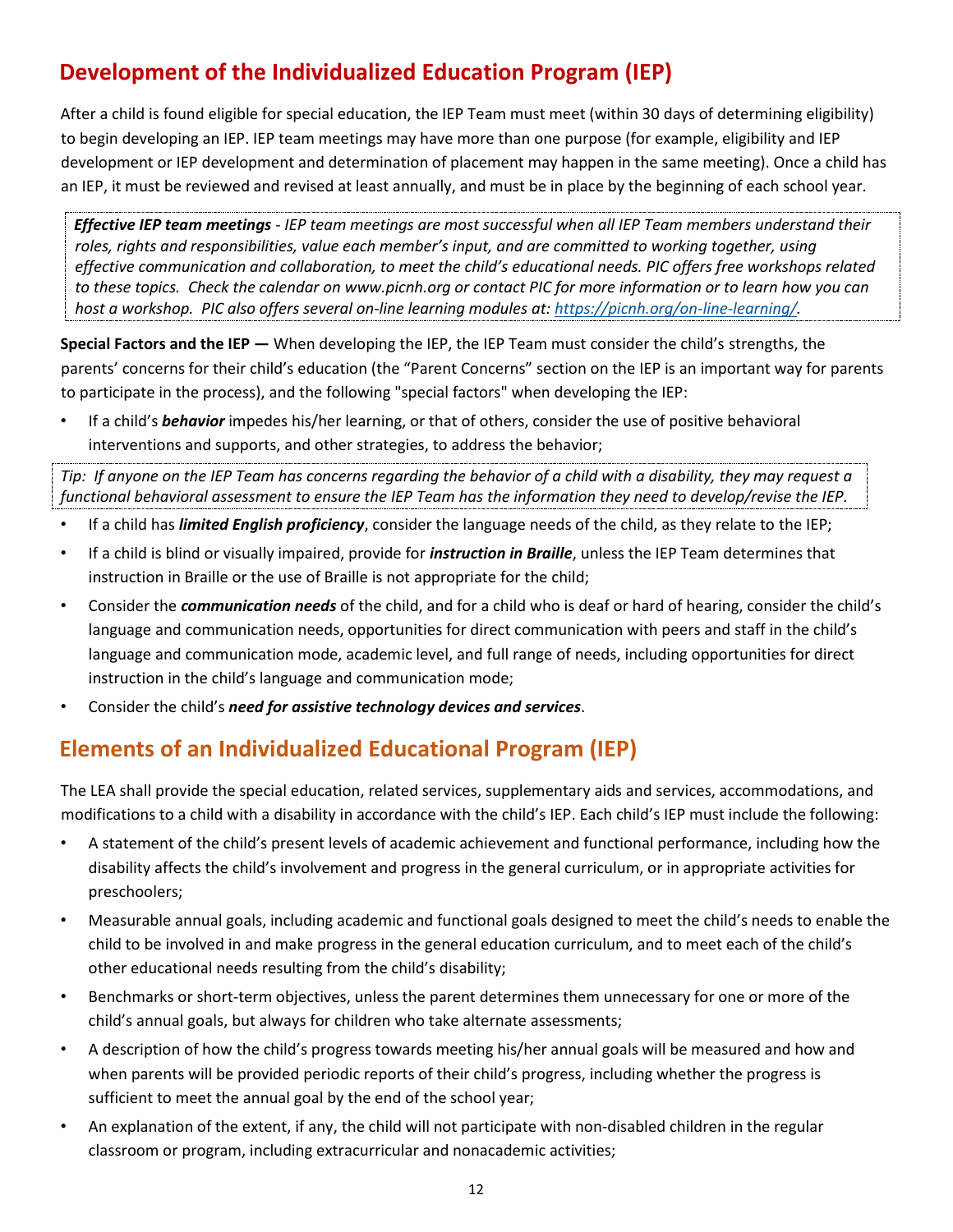• A statement of the special education, related services , and supplementary aids and services, based on peerreviewed research to the extent practicable, to be provided to or on behalf of the child, and a statement of the program modifications or supports for school personnel that will be provided to enable the child to advance appropriately towards the annual goals in the IEP, to be involved in and make progress in the general education curriculum and participate in extracurricular and nonacademic activities, and to be educated with children with and without disabilities in the general class and programs, including extracurricular and nonacademic activities;

*Related services are services that are needed to assist children with disabilities to benefit from special education. They include: transportation, speech-language pathology & audiology services, interpreting services, psychological services, physical and occupational therapy, recreation, including therapeutic recreation, early identification and assessment of a child's disabilities, counseling services, including rehabilitation counseling, orientation and mobility services, school nursing services, school health services, social work services in schools, parent counseling and training, and medical services for diagnostic or evaluation purposes.*

- The projected date for services to begin, and the anticipated frequency, location & duration of the services;
- The length of the school year and school day necessary to implement the IEP;
- Any individual appropriate accommodations necessary to measure the academic and functional performance of the child in state or district-wide assessments. If the IEP Team determines that the child cannot participate in the state or district-wide assessments, a statement of why the child cannot participate and why the alternate assessment selected is appropriate for the child;
- The type of individuals or service providers responsible for implementing the IEP, or the names of the providers;
- A statement of the party/parties financially responsible for implementing the IEP; and
- Signatures of the representative of the school district and of the parent (s), legal guardian, surrogate parent or adult child (when appropriate) stating approval of the IEP.

Additional IEP components apply for older students (see below).

## **Planning for Transition - Transition in the IEP**

Additional components are required to be included in the IEP of youth with disabilities (ages 14-21) to help prepare them for the transition from high school to post-school activities, including post-secondary education, employment, independent living and community participation.

Transition services are designed to be a coordinated set of activities that take into account the child's strengths, needs, preferences and interests and prepare the child to meet his/her post-secondary goals.

The child must be invited to the IEP team meeting any time transition is being discussed. If the child does not attend the meeting (it is the parent's decision, unless the child is an adult child with a disability), the IEP Team must ensure that the child's preferences and interests are taken into account in transition planning.



*Tip: To help prepare their child to become his/her own self-advocate as the child approaches adulthood, some parents have found it helpful to involve the child at a younger age in preparing for and participating in all or part of their IEP team meetings. A few helpful resources are: the Parent Information Center's [Life After High School: A](https://picnh.org/wp-content/uploads/2018/06/Transition-Toolkit-2018v2.pdf) [Transition Tool](https://picnh.org/wp-content/uploads/2018/06/Transition-Toolkit-2018v2.pdf)  [Kit \(https://picnh.org/wp-content/uploads/2018/06/ Transition-Toolkit-2018v2.pdf\)](https://picnh.org/wp-content/uploads/2018/06/Transition-Toolkit-2018v2.pdf) and the Transition and [Youth and](https://picnh.org/on-line-learning/)  [Transition Topics on-line learning modules](https://picnh.org/on-line-learning/) [\(https://picnh.org/on-line-learning/\).](https://picnh.org/on-line-learning/)* 

Representatives from any adult service provider that may provide or pay for transition services may also be invited to the IEP team meeting, if the parent or adult student has given written consent.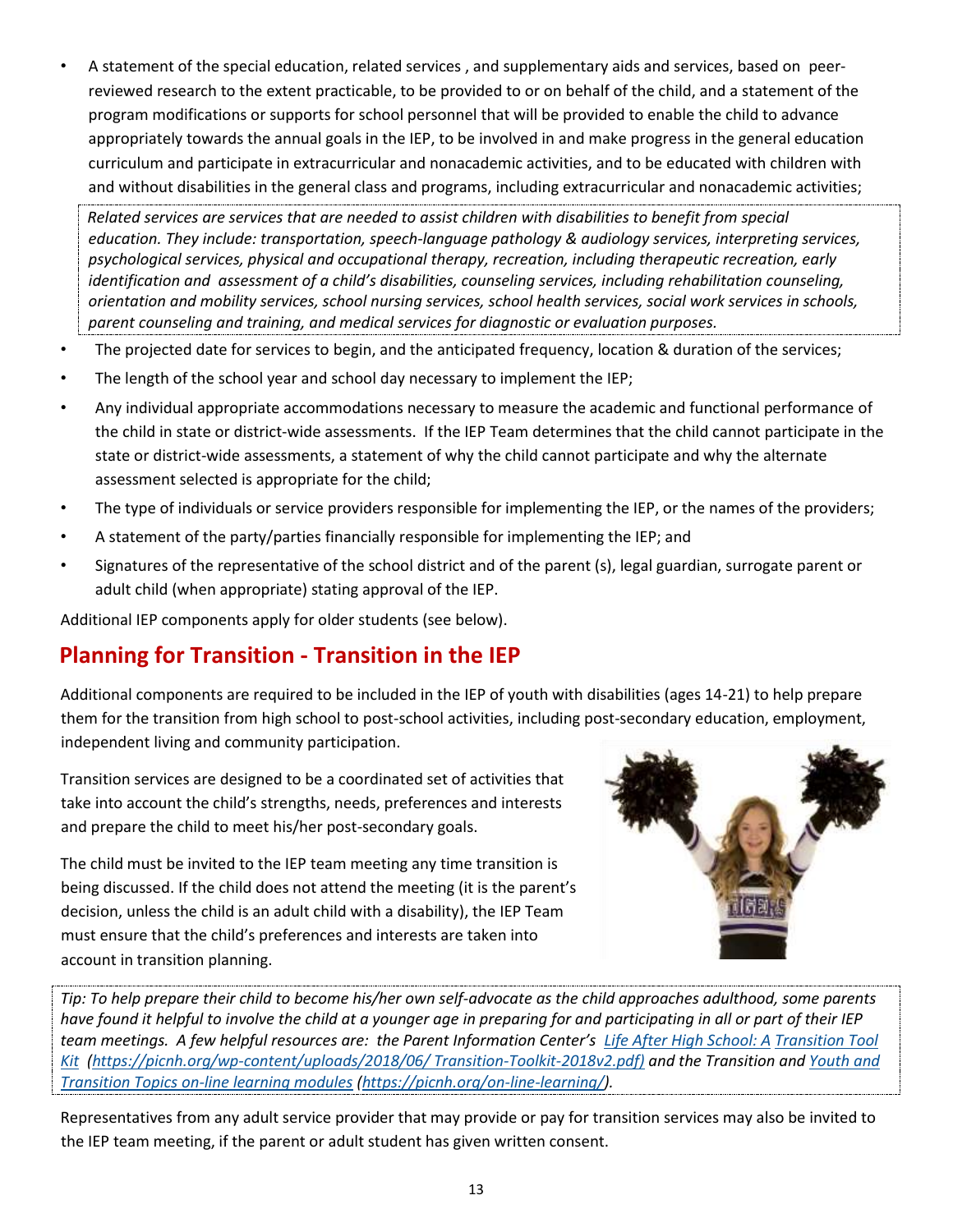IEP components for older students with disabilities include:

• Beginning at age 14 (or younger if determined appropriate by the IEP Team), a statement of transition service needs that focuses on the child's courses of study such as participation in advanced-placement courses, vocational classes or program or career and technical education.



- Beginning with the first IEP to be in place when the child is 16 (or younger if determined appropriate by the IEP Team), appropriate measurable post-secondary goals, based upon age appropriate transition assessments, related to training, education, employment, and where appropriate, independent living skills, and the transition services needed to assist the child in reaching those goals. Transition services may include instruction, related services, community experiences, the development of employment and other post-school living objectives, and if appropriate, the acquisition of daily living skills and a functional vocational evaluation.
- By age 17, a statement that the child has been informed of the rights that will transfer to him/her at age 18 (the age of majority in NH).
- *Prior to a child graduating with a regular high school diploma or leaving high school at age 21, whichever comes first, the school district must provide the child with a summary of the child's academic achievement and functional performance, including recommendations on how to assist the child to reach his/her post-secondary goals*.

*Please note that a school district will generally destroy a child's school records soon after the child's 26th birthday, and must destroy them sooner if requested by the parent. If a student is likely to their need school records, such as evaluations and/or IEPs, to support the need for a reasonable accommodation in post-secondary education or for another purpose, the student may want to obtain and retain for themselves a copy of their school records.*

## **Extended School Year Services**

The school district must provide extended school year (ESY) services to any child for whom the IEP Team determines it necessary in order for the child to receive a FAPE. ESY services are not limited to the summer months or to a predetermined program design (See NH DO[E FY 18 Memo #29](https://www.education.nh.gov/sites/g/files/ehbemt326/files/inline-documents/2020-04/fy18_memo_29_extended_school_year.pdf) [r](https://www.education.nh.gov/sites/g/files/ehbemt326/files/inline-documents/2020-04/fy18_memo_29_extended_school_year.pdf)egarding ESY at *[https://www.education.nh.gov/sites/g/](https://www.education.nh.gov/sites/g/files/ehbemt326/files/inline-documents/2020-04/fy18_memo_29_extended_school_year.pdf)  [files/ehbemt326/files/inline-documents/2020-04/fy18\\_memo\\_29\\_extended\\_school\\_year.pdf](https://www.education.nh.gov/sites/g/files/ehbemt326/files/inline-documents/2020-04/fy18_memo_29_extended_school_year.pdf)*[.\)](https://www.education.nh.gov/sites/g/files/ehbemt326/files/inline-documents/2020-04/fy18_memo_29_extended_school_year.pdf)

## **Completing the IEP**

Parents have up to 14 days to review and decide how to respond to a proposed IEP or to any other proposal that requires their written consent. A parent may agree (consent), disagree (deny consent), or give partial consent. See more about the **options for responding to a request for parental consent** on page 6. When a parent gives partial consent, he/she may request an IEP team meeting to attempt to resolve the areas with which he/she disagrees. All other services or activities to which the parent has consented will be implemented without delay. Parents may use PIC"s sample letter to request an IEP team meeting (see *<https://picnh.org/sample-letters/>*[\)](https://picnh.org/sample-letters/) The LEA may only refuse to convene the IEP team meeting if it determines that the requested changes and/or additions to the IEP have been addressed at a prior IEP team meeting (meaning that they determine that there is no point in meeting further), in which case, the LEA must issue a WPN explaining why they refuse to convene the meeting. The parent's disagreement with the service or activity would still be reflected (documented) in the WPN. The parent could then decide whether to utilize formal dispute resolution options.

If a parent refuses consent for a proposed IEP or placement, the child's most recent agreed upon IEP and/or placement remains in effect unless the LEA and parent agree otherwise, until the matters are resolved unless and until a party files for due process.

Every person responsible for implementing the IEP, as well as the parent and child (if of age of majority), must be given a complete copy of the IEP, and a copy placed in the child's file. Once the IEP is signed, the school district is responsible for providing the services in the IEP.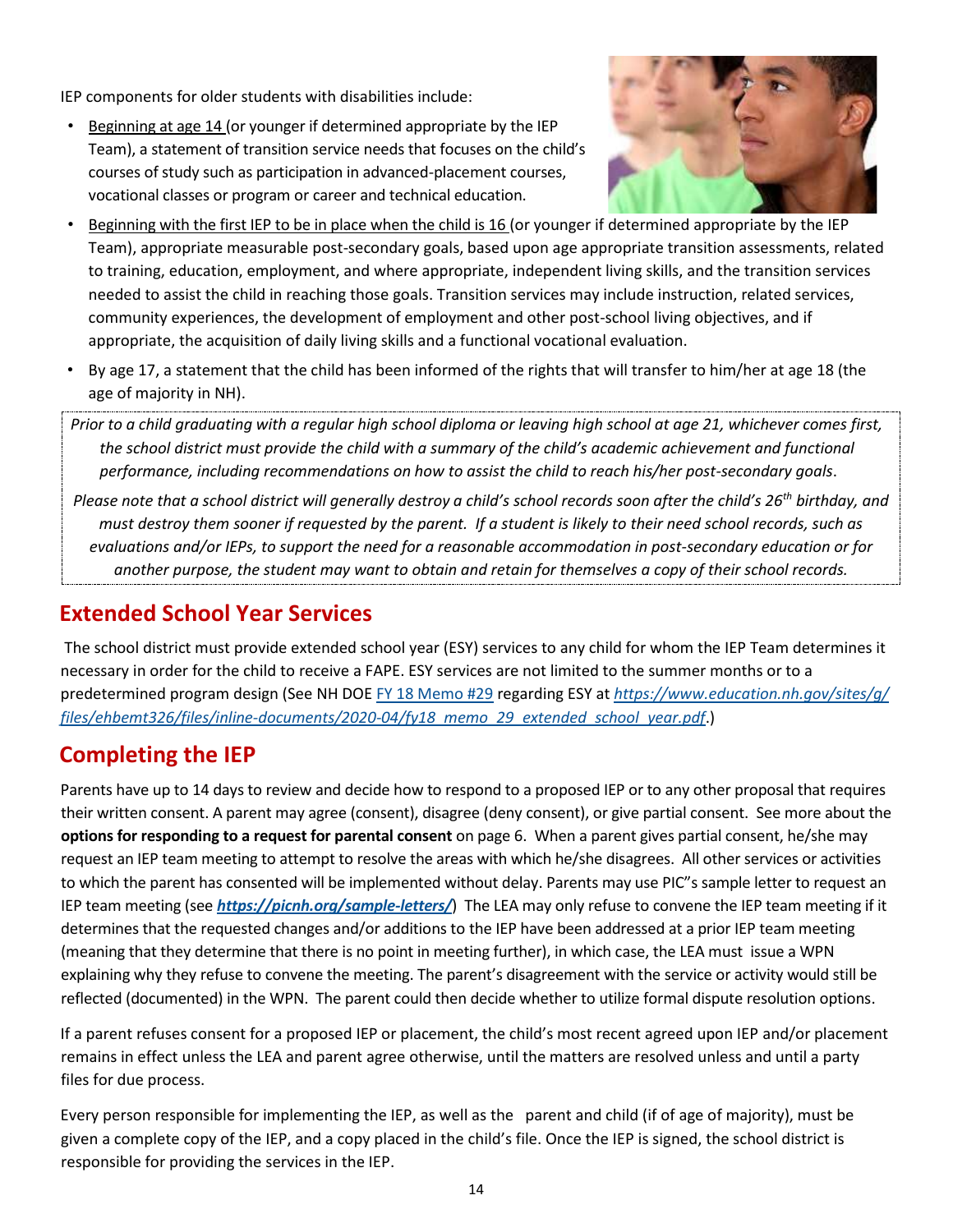

## **Determination of Educational Placement**

Once the IEP has been approved (signed), the IEP Team determines the least restrictive environment (LRE) in which the child's IEP can be implemented. LRE means that children with disabilities are educated with children who do not have disabilities, and removed to other settings only when, even with supplemental aids and services, the child cannot be educated satisfactorily in the regular classroom. When a child's needs require a setting other than the regular classroom, the IEP Team must determine and make available the appropriate alternative placement.

If a parent enrolls his/her child in a chartered public school, the child's LEA is responsible for providing the child's special education and related services.

The continuum of alternate learning environments for preschoolers includes:

- Early childhood program (at least 50% nondisabled children)
- Home
- Early childhood special education program
- **\*** Service provider location
- Separate school
- Residential facility

The continuum of alternate learning environments for children, ages 6 to 21 includes:

- Regular education setting (with supports and services as required in the IEP)
- Resource room (for no more than 60% of the school day)
- Self-contained special education class (for more than 60% of the school day)
- Separate approved special education program/school
- Residential placement
- Home instruction (with the exception of children who have been excused from full-day attendance by the superintendent because the child is physically or mentally unable to attend school, or for other limited exceptions covered in RSA 193:1, I or RSA 193:5, a child who is receiving home instruction will receive a full day of instruction) 2 Hospital or institution

When the IEP Team (including the parents) proposes a placement, the parents may agree (consent), disagree (deny consent) or provide partial consent. If the parents and school district cannot agree on the placement, they may utilize formal or informal dispute resolution options to resolve their dispute. Once the parents and LEA agree (consent) to the placement, services for the child are to be made available as soon as possible.

If the IEP Team places a child in an approved public or private program, the LEA is responsible for the costs.

Placement can only be made to an out-of-state program if that program has been approved for special education by the host state; placement cannot be made in an out-of-state program that uses aversive behavioral interventions.

(Aversive Behavioral Interventions are defined on page 19.)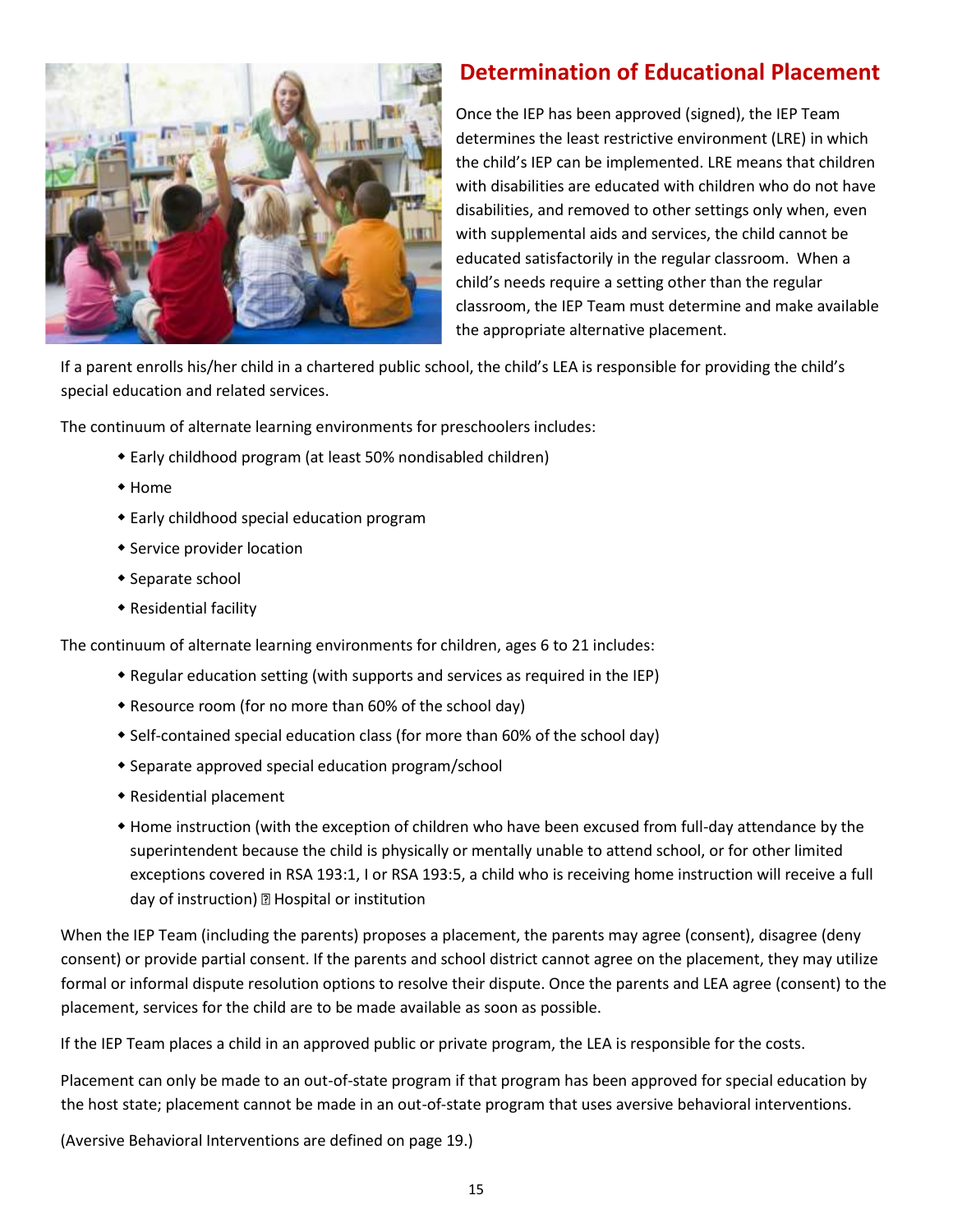#### **Parentally-placed private school children with disabilities**

If the school district offered an appropriate program (one that could provide the child with a FAPE) as a placement for a child with a disability and the child's parents choose to instead place their child in a nonprofit private school at their own expense, the child no longer has an individual right to special education services. The child is only entitled to the special education services the school district where the private school is located chooses to provide him/her using designated IDEA funds. To make this decision, the school district must engage in timely and meaningful consultation with representatives of the private schools located in their district and representatives of the parents whose children are privately placed. An Individual Services Plan (ISP) is developed for any parentally-placed private school child who is provided with special education services through this process. Children who are being homeschooled or who are placed by their parents in a for-profit private school have no right to special education services.

A child with a disability who is placed by his/her parent in a private school (nonprofit or for-profit) or who is being homeschooled, retains the same right to participate in curricular and extracurricular programs and activities as any child who is being homeschooled or who is attending a private school. The child must be provided with reasonable accommodations to ensure an equal opportunity to participate and benefit in those programs and activities. Those rights are provided through NH education laws/rules, as well as Section 504 of the Rehabilitation Act.

If parents place their child with a disability in a private school because the parent does not believe the school district can provide the child with a FAPE, the parent may, after following the required timelines and notice requirements, file for a due process hearing to attempt to obtain district reimbursement for the private placement.

## **Monitoring**

Monitoring a child's progress in his/her special education program is an ongoing process relying on parents, teachers, service providers and, as appropriate, the child to track progress, identify problem areas and new or emerging issues, and bring the issues to the attention of the IEP Team.

The IEP Team must meet to review and revise the IEP at least once each year. Each child's IEP must include a statement of how the child's progress towards the annual goals in his/her IEP will be measured and how and when the parents will be given reports of their child's progress toward meeting the annual goals, including whether the progress is sufficient to meet the annual goals by the end of the school year. These reports must be provided to the parents periodically, such as concurrent with quarterly report cards. The IEP serves as a monitoring tool to make sure that the child's progress, program and placement continue to be appropriate. Other types of monitoring may include:

- reviewing the child's schoolwork;
- tracking progress towards annual goals and in the general education curriculum through report cards and other documentation, as required in the IEP;
- considering any new testing, or new information, available about the child, and if appropriate, conducting additional evaluations or reevaluations;
- sharing information at parent/teacher conferences; and
- maintaining home-school communication with communication logs, forms or telephone calls

A parent, teacher or service provider who notices that a child is not making expected progress may request an IEP team meeting to discuss the area of concern, strategize solutions, and revise the IEP or placement, as necessary. If a parent makes a written request for an IEP team meeting to be held, within 21 days the LEA must either schedule and hold the meeting or provide the parents with a WPN explaining why they are refusing to meet. Remember, a best practice is to make all requests in writing!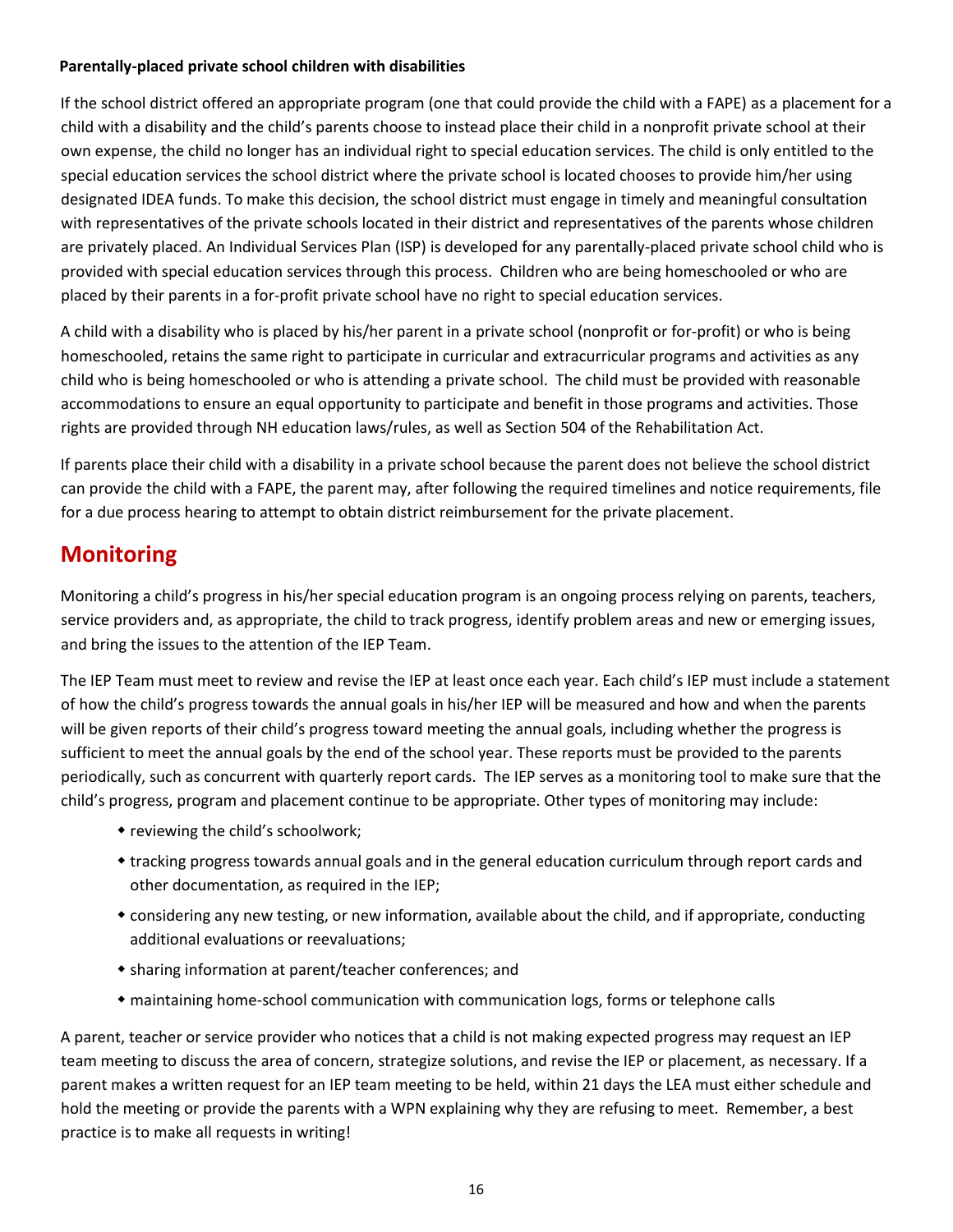# **Children Who Transfer from One School District to Another within the Same Academic Year**

When a child with disabilities moves from one school district to another, the child remains eligible for special education services. When the child moves, the former school district is no longer responsible for his/her special education and related services; once the child enrolls in the new school district, the responsibility transfers to that new district. To ensure continuity of services, it is important for the parents to enroll the child immediately in the new school district and make the new school district aware that the child has an IEP.

When a child with a disability transfers from one school district to another and enrolls in a new school within the same academic year, if the child had an IEP that was in effect in the previous school district, the new school district must, in consultation with the child's parent, provide the child with a FAPE, including services comparable to those described in the IEP from the previous school district, until:

- **In the case of a child who transfers to a school district within the same state,** the new district either adopts the IEP from the previous school district, or develops, adopts and implements a new IEP for the child.
- **In the case of a child who transfers to a school district in another state,** the new district conducts an evaluation if they determine it to be necessary, and develops, adopts and implements a new IEP for the child. During this process, the new school district may not delay the prompt provision of services to the child.

**Transfer of records from one district to another** when a child moves: When a child moves from one district to another, the new school in which the child enrolls must take reasonable steps to promptly obtain the child's records, including the IEP and supporting documents and any other records relating to the provision of special education or related services to the child, from the child's previous school. Similarly, the child's previous school must take reasonable steps to promptly respond to such a request from the new school.

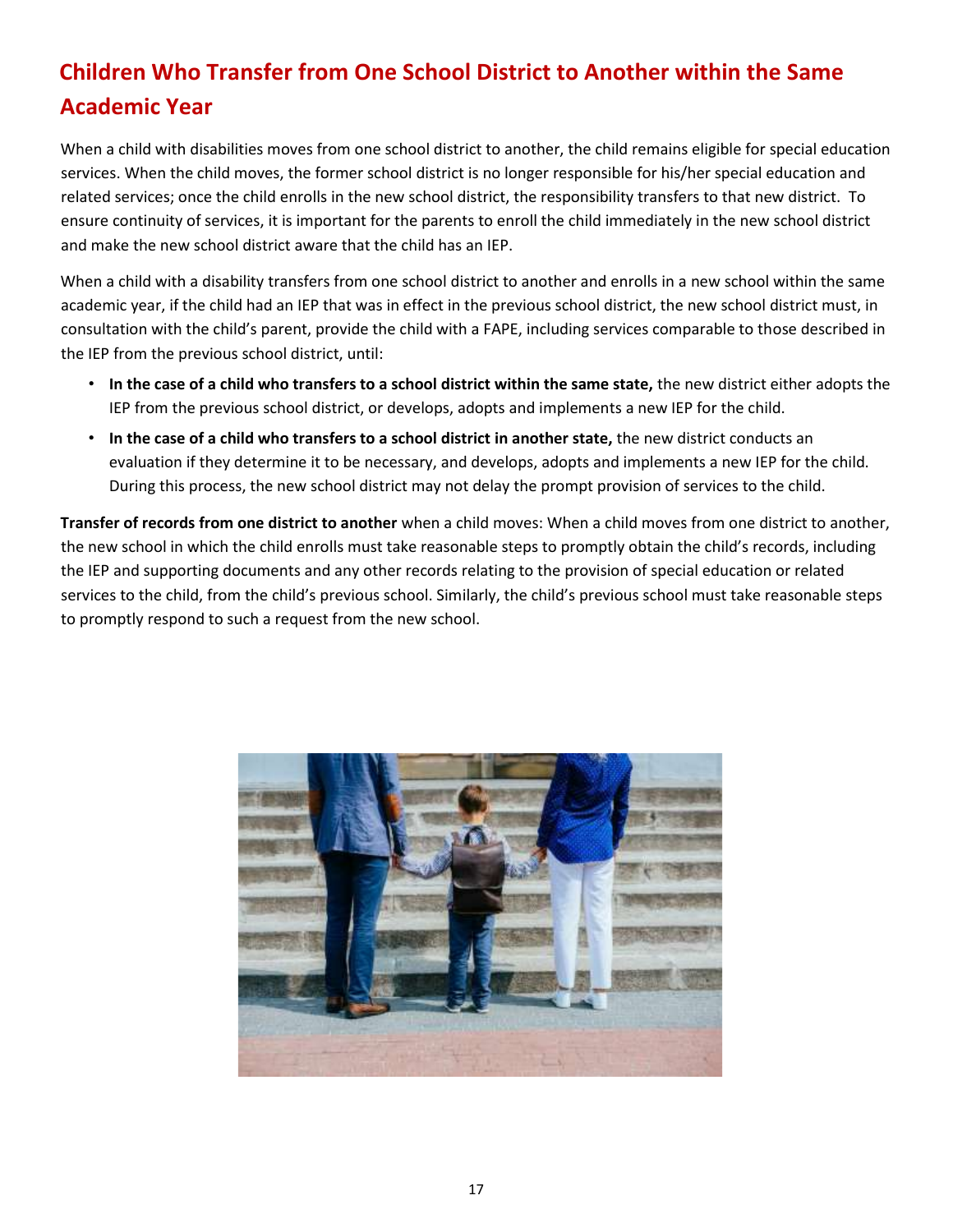# **Discipline (Suspension/Expulsion) Requirements**

When a child with a disability acts out in school, it is important to determine whether or not the child's behavior is a manifestation of his/her disability. A behavior is considered to be a manifestation if it:

- Was caused by the child's disability,
- Had a direct and substantial relationship to the child's disability, or
- Was the direct result of the school district failing to implement the IEP.

If it is not clear whether the child's behaviors are a manifestation of the child's disability, or if the IEP Team is trying to figure out how to respond to a child's behaviors, the IEP team may find it helpful to conduct a functional behavioral assessment (FBA). The FBA will provide the IEP Team with the information they need to revise the IEP or placement, including developing positive behavior interventions and other strategies and supports in the IEP.

If parents have concerns about their child's behavior, they may find it helpful to:

- Obtain a copy of the school's discipline policies and consider if those policies need to be modified to accommodate the child's disability-related needs, or if their child needs additional supports to comply with the policies;
- Collect information (data) to understand the impact of the child's behaviors ion his/her participation in the general education curriculum and classes, on his/her progress towards achieving the annual goals in the child's IEP, and on his/her ability to be in school. Parents can use PIC's Discipline and Behavioral Incident Tracking Sheet [\(https://picnh.org/wpcontent/uploads/2018/06/Sample-Discipline-Behavioral-Incident-Tracking-Sheet.pdf\)](https://picnh.org/wp-content/uploads/2018/06/Sample-Discipline-Behavioral-Incident-Tracking-Sheet.pdf) to keep track of their child's behavioral incidents, outcomes, and number of days the child has been suspended;
- Request that an FBA be conducted; and/or
- Request a meeting of the IEP team meeting to discuss the child's behavioral needs, and to determine what types of services, supports, or modifications the child needs.

When a child with a disability violates a code of student conduct, and is subject to suspension, school personnel may consider, on a case-by-case basis, any unique circumstances of the situation and decide not to remove the child.

**For children with disabilities who are suspended for 10 days or less in a school year**  $-$  **A child with a disability may be** suspended, without services, for no more than 10 days (cumulative) in a school year for behaviors that are not a manifestation of the child's disabilities. If the behavior is a manifestation, the behavior would be addressed through a review of the IEP and/or placement, instead of by suspending (removing) the child. If the school district provides services to children without disabilities who are suspended, they must also provide them to children with disabilities.

**After a child with a disability has been suspended for 10 cumulative days in a school year —** If a child is suspended again after he/she has already been suspended for a total of 10 days in a school year, the child must be provided with services for any additional days of removal. Those services must be sufficient to enable the child to continue to participate and progress in the general education curriculum and to progress toward meeting the annual goals in his/ her IEP. They must consist of a minimum of 10 hours of instruction plus any related services in the child's IEP. If appropriate, a functional behavioral assessment must also be conducted (unless one was already done), and the results used to develop positive behavioral interventions and supports in the child's IEP.

**Suspensions that are considered to be a change in placement —** Suspensions for more than 10 days at one time, or a pattern of suspensions (for similar behaviors, numbers of days, etc.), totaling more than 10 days in a school year are considered to be a change in placement. In those instances, in addition to conducting a functional behavioral assessment and developing positive behavioral interventions and supports (behavioral intervention plan) the parents, a representative of the school district and other relevant members of the child's IEP Team must meet to determine if the behavior was a manifestation of the child's disability.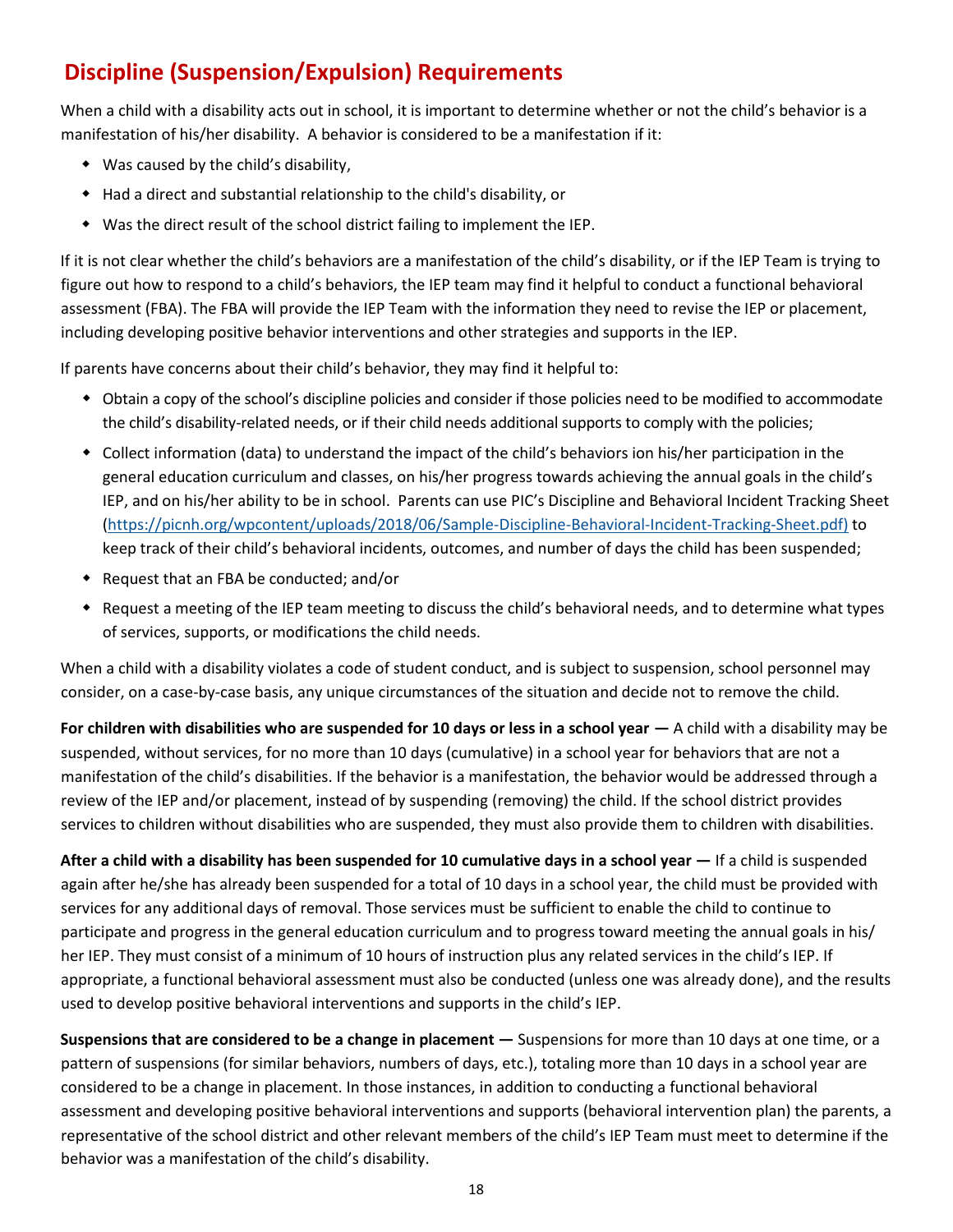This requirement does not apply if the child's suspension is the result of the child bringing a gun, dangerous weapon or illegal drugs to school or to a school function, or inflicting serious bodily injury on another person. Parents must be given 5 days' notice of a manifestation determination meeting. If the behavior is found to be a manifestation of the child's disability, there would be no further punishment, but the IEP Team may decide to revise the IEP or placement to meet the child's needs and prevent a reoccurrence of the behavior. If the behavior is not a manifestation of the child's disability, the child may be suspended, but would continue to receive services during any days of removal beyond 10 days of total removal in the school year. The parents must also be given a copy of the procedural safeguards notice at that time.

**Situations when a child may be subjected to a long-term suspension or expulsion — Children with disabilities may be** removed to an interim alternative educational setting for up to *45 school days*, without regard to manifestation, for any the following behaviors that take place at school or at a school function:

- Possessing a gun or dangerous weapon,
- Knowingly possessing, using or selling illegal drugs, or
- Inflicting serious bodily injury to another person.

A hearing officer can also order a child's removal to an interim alternative educational setting (IAES) for up to 45 school days if the hearing officer determines that the child would pose a significant danger to him/herself or others if the child remained in his/her current placement. A hearing officer may impose an extension beyond 45 days if the hearing officer determines that the child continues to pose a danger to the child or others. While the child is in the IAES, the IEP Team should determine if a change in the child's IEP or placement will be needed once the child's removal to the IAES is completed. Parents may access procedural safeguards, including an expedited due process hearing, at any time, including if the parents disagree with the manifestation determination or the removal to the IAES.

**Children who have not yet been determined eligible for special education** who violate a code of student conduct are only entitled to the protections in IDEA if the district had prior knowledge that the child is a child with a disability.



*Aversive Behavioral Interventions: The NH Standards for the Education of Children with Disabilities emphasize a positive and proactive approach to behavior. The NH Standards prohibit the use of aversive behavioral interventions, including procedures intended to cause pain, humiliation, unsupervised confinement, abuse, or neglect. Aversive behavioral interventions mean those procedures that subject a child with a disability to physical or psychological harm or unsupervised confinement or that deprive the child of basic necessities such as nutrition, clothing, communication, or contact with parents, so as to endanger the child's physical, mental, or emotional health.*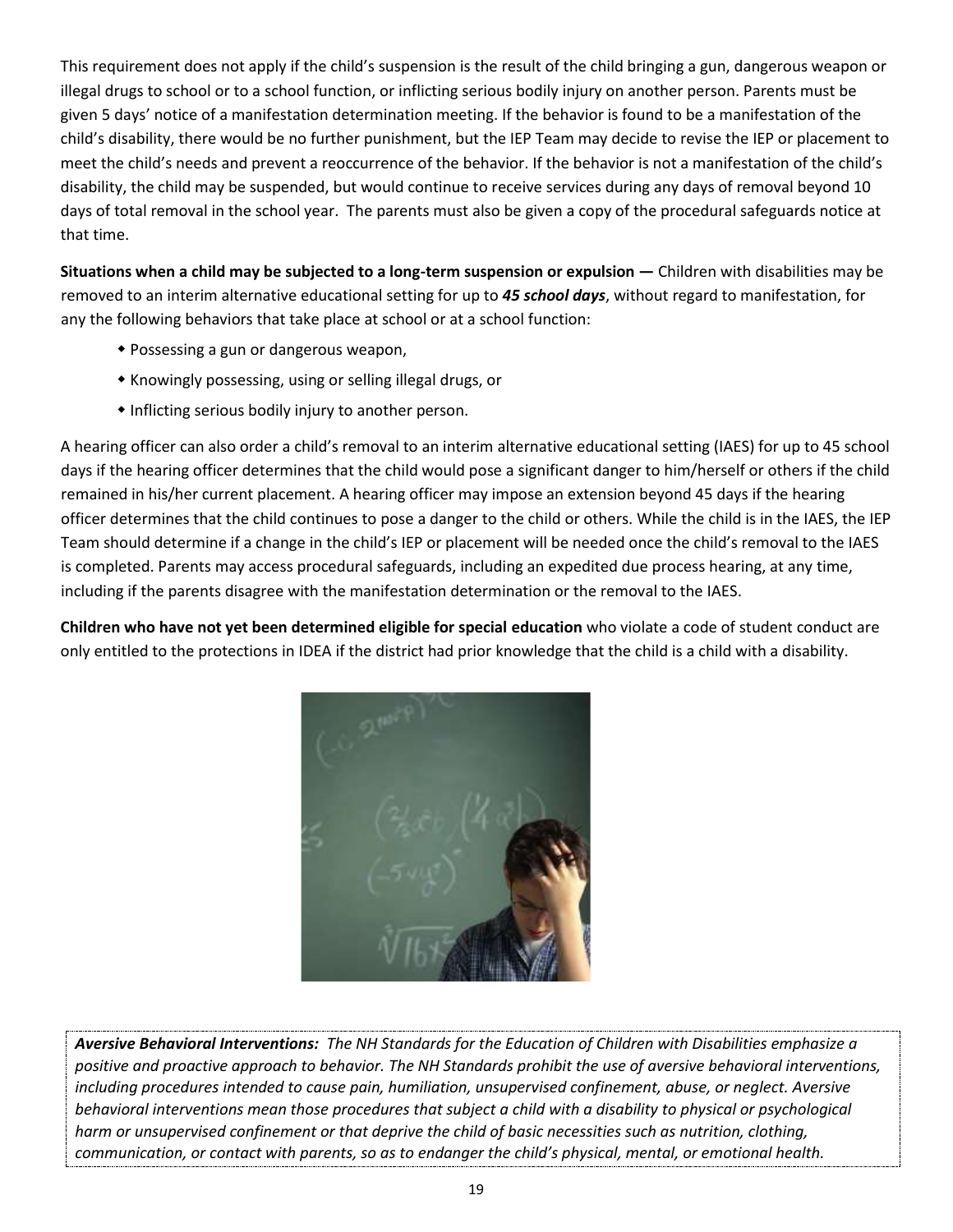# **Procedural Safeguards**

Procedural safeguards are rights and/or protections provided to parents and school districts in the special education process. At least once each year, the school district gives parents a copy of their procedural safeguards, which may also be called the parent's rights handbook. Some of the procedural safeguards for parents include the right to:

- Written prior notice before the school district proposes to initiate or change, or refuses to initiate or change the identification, evaluation, placement of the child, or the provision of a FAPE to the child
- Have the notice written in language that is understandable to the general public, and provided in the parents' native language or other mode of communication used by the parent, unless t is clearly not feasible to do so
- Have the school district ensure the parent understands the proceedings of the IEP team meeting, including providing an interpreter or translator for parents (at no cost to the parents) when needed
- Give or withhold consent for certain activities
- Examine their child's educational records. The Family Educational Rights and Privacy Act (FERPA) gives parents the right to see their child's school records and provides a process for parents to have inaccurate records corrected
- Obtain an independent educational evaluation for the child (which may be presented at an IEP Team meeting or due process hearing), at parental expense, or in some situations, at public expense.
- Utilize formal and informal dispute resolution options to resolve disagreements between the parents and school.

# **Dispute Resolution: Options for Resolving Conflict**

Often, disputes can be resolved by using informal strategies, such as holding further meetings or by parents and school district personnel sharing new ideas or information, such as evaluations or observations so that disputes can be resolved using the least adversarial approach appropriate to the situation. The NH Department of Education (NH DOE) offers both formal and informal dispute resolution options to assist IEP teams in reaching agreement. Informal options include Facilitated IEP Team Meetings and Third-Party Discussion Led by a Moderator.

When informal strategies have not been successful in resolving a dispute, or the parents or school district wish to enter formal dispute resolution, the NH DOE provides options including: filing for a due process hearing and alternative dispute resolution, which includes mediation and neutral conference. There is also the option of filing a state administrative complaint if the parent or other individual is alleging a violation of a child's special education rights.

A brief overview of each of these procedures is provided below.

- **Informal Dispute Resolution — Facilitated IEP Team Meetings:** Through this program, parents and the school district agree to request that the NH DOE provide a trained IEP team meeting facilitator to attend and conduct the IEP team meeting. The facilitator, who acts as a neutral party, guides the discussions at the meeting, so that both the parents and school district have an opportunity to present and discuss their concerns while using positive communication strategies supported by the facilitator. An IEP Team meeting facilitator can sometimes change the tone of the meeting by allowing the IEP team members to focus on working together to reach agreement on their issues.
- **Informal Dispute Resolution — Third-Party Discussion Led by a Moderator:** An independent moderator, who is also a trained hearing officer, moderates a dialogue between the parents and school district (this is not an IEP team meeting). Moderators do not make decisions; they may however, offer insights, ask questions and offer suggestions to assist the parties in identifying and considering potential solutions to resolve their areas of disagreement.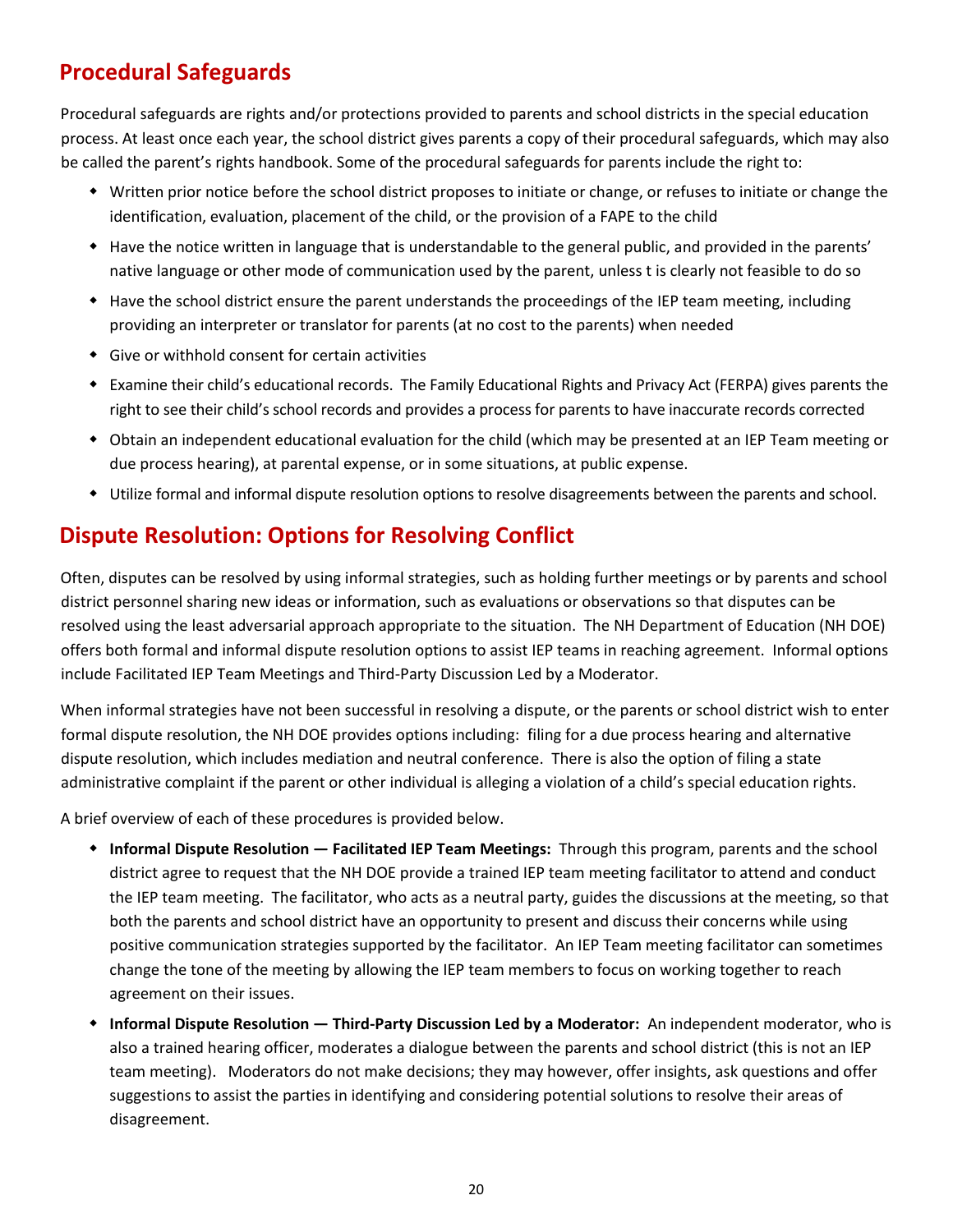**Formal Dispute Resolution — Due Process Hearing:** Parents or the school district may file for a due process hearing if they cannot reach agreement regarding the identification, evaluation, eligibility determination. placement or provision of a free appropriate public education (FAPE) for the child. The person filing for the hearing must meet specific notice requirements. If the parents have filed for the hearing, the school district will schedule a resolution session within 15 days to attempt to resolve the issue to the satisfaction of the parents. If the resolution session is not successful, or if both parties agree to waive the session or to use mediation instead, the hearing will continue in accordance with the timelines set for the process.

At the hearing, both parties have the right to be represented by counsel (at their own expense) and to present their case, including evidence that has been shared with the other party prior to the hearing. The hearing officer will then make a decision regarding the outcome. Both parties must abide by the ruling, unless they file an appeal to civil court.

- **Formal Dispute Resolution — Alternative Dispute Resolution:** The NH DOE offers neutral conference and mediation as alternatives to due process for resolving disputes regarding the identification, evaluation, placement and provision of a FAPE.
- **Formal Dispute Resolution — State Administrative Complaint**: When there is a belief that the school or other public agency has violated State or Federal law/requirements (example: not following the IEP or conducting an evaluation within the timeline established by the State), a complaint may be filed with the NH DOE. The complaint will then be investigated and appropriate steps ordered to remedy any violations found.

#### **Dispute Resolution Resources:**

- $\Rightarrow$  Information about the NH DOE's facilitated IEP team meeting option may be found at: https:// [www.education.nh.gov/who-we-are/division-of-learner-support/bureau-of-student](https://www.education.nh.gov/who-we-are/division-of-learner-support/bureau-of-student-support/special-education/services)[support/specialeducation/services](https://www.education.nh.gov/who-we-are/division-of-learner-support/bureau-of-student-support/special-education/services)
- $\Rightarrow$  Information about the NH DOE's formal dispute resolution options, and the third-party moderated discussion option may be found at: [https://www.education.nh.gov/who-we-are/division-of-learner](https://www.education.nh.gov/who-we-are/division-of-learner-support/bureau-of-student-support/special-education/complaints)[support/bureau-of-student-support/special-education/complaints](https://www.education.nh.gov/who-we-are/division-of-learner-support/bureau-of-student-support/special-education/complaints)
- Standards for the Education of Children with Disabilities and other select resources  $\Rightarrow$  The NH DOE's Model Procedural Safeguards Handbook in English and translated into 10 other languages and in audiobook format may be found at: [https://www.education.nh.gov/who-we-are/division-of](https://www.education.nh.gov/who-we-are/division-of-learner-support/bureau-of-student-support/special-education/laws-rules-policies)[learner-support/ bureau-of-student-support/special-education/laws-rules-policies](https://www.education.nh.gov/who-we-are/division-of-learner-support/bureau-of-student-support/special-education/laws-rules-policies) [.](https://www.education.nh.gov/who-we-are/division-of-learner-support/bureau-of-student-support/special-education/laws-rules-policies) This page also includes links to the Federal Individuals with Disabilities Education Improvement Act (IDEA), the Guide to the NH

#### **Other Resources:**

- $\Rightarrow$  Parent Information Center's website, including on-line training modules, calendar of training activities and events, information resources, sample letters, brochures and toolkits: [www.picnh.org](http://www.picnh.org/)
- $\Rightarrow$  NH Family Voices website, including information, resources and training activities: www.nhfv.org. NH Family Voices provides free, confidential services to families and professionals caring for children with chronic conditions and / or disabilities.
- [  $\Leftrightarrow$  The Youth for Education Advocacy and Health Care (YEAH) Council website, [www.yeahnh.org, i](http://www.yeahnh.org/)s a site where youth with disabilities and special health care needs can connect to other youth, and find information and resources on topics including youth self-advocacy and leadership.